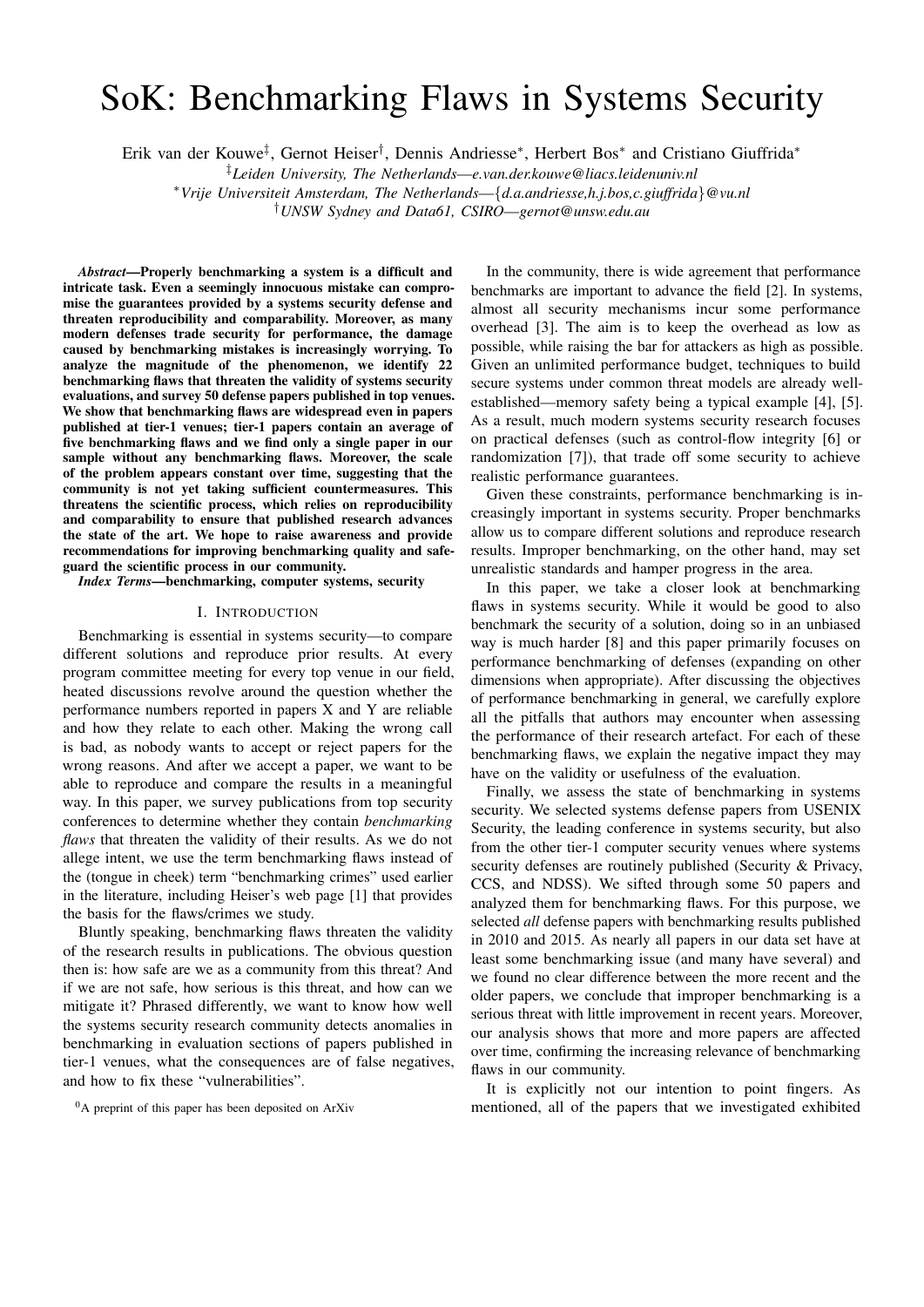some flaws and we freely admit that some of our own past papers are no exception. The point that we want to make is that the problem is not with individual papers, but with the field. While we acknowledge that following all the guidelines is difficult and sometimes impossible under time pressure, we found that for many common and serious flaws the extra effort is very low and our goal is to formulate specific guidelines moving forward for the systems security community. Moreover, by having concrete guidelines for benchmarking, it is possible to build automatic tools that set up and run benchmarks in such a way as to avoid benchmarking flaws. We believe this is a promising area for future work.

As for the cause of the flaws we encountered, we can only speculate. Informal discussions at PC meetings frequently blame the pressure to publish in good venues that lead authors to cut corners. The reasoning is as follows. All defense solutions in systems security represent a tradeoff between security and performance. As a result, researchers frantically try to minimize the performance overhead, while not compromising the security—sometimes doing whatever it takes to stay under (fairly arbitrary) thresholds. For example: "The instrumentation overhead should be under 5%" [9]. We do not deny such pressure exists, but we have found no evidence of deliberate cheating. We believe that most, if not all, benchmarking flaws we found are unintentional and just denote insufficient attention devoted to performance benchmarking in our community. As mentioned earlier, many prevalent benchmarking flaws we found can, in fact, be prevented altogether with little effort and simple benchmarking practices. Our goal is to raise awareness of this increasingly important issue and foster high-quality benchmarking to improve reproducibility and comparability of research in our community.

## *Contributions*

- We raise awareness of a number of common pitfalls that affect the validity of benchmarking results in systems security. We report on 22 common benchmarking flaws.
- Our survey of defense papers in top security venues demonstrates the impact of benchmarking flaws in the systems security community.
- We propose best practices to reduce (the impact of) improper benchmarking.

## II. BENCHMARKING FLAWS

Almost every paper in computer systems requires an evaluation that determines whether and how well the presented system achieves its goals. One important purpose of the evaluation is to compare against other work: it should show that the system improves the state of the art in some way and allow possible later papers to show that they improve this system. To allow for comparison, an evaluation must meet a number of requirements. First of all, it should be complete in the sense that it verifies all claimed contributions of the system and shows the extent of any negative impact the system may have. All the presented results must be relevant in the sense that they actually tell the reader something meaningful about the system. Another

important characteristic is soundness, the requirement that all numbers measure what is intended with reasonable accuracy and repeatability. Finally, a general principle of science, requires papers to be reproducible. That is, the information provided in the paper should be sufficient to allow others to build the system and perform its evaluation in the same way as the original. A good paper should meet all these requirements, but unfortunately experience shows that this is often hard to come by in practice. Indeed, we found that most papers contain a number of *benchmarking flaws* that violate these properties.

In this section, we describe the benchmarking flaws we identified and explain their importance. Our list is based in large part on a web page by Heiser [1] (who uses the term *benchmarking crimes*), aimed at operating systems researchers. We adapt the list to the context of security research, and also perform a systematic and large-scale survey of systems defense papers at top conferences (see Section IV) to determine whether these benchmarking flaws are common in published systems security papers. We find that these flaws apply not only to the operating systems community, but extend to other subfields of computer systems, in particular systems security. This is particularly important because, as we shall see, Heiser's original web page [1] published in 2010 had insufficient impact in the systems security community. Benchmarking flaws are still widespread and their relevance has, in fact, grown over time.

We placed the 22 benchmarking flaws we identified in groups and assigned codes (a letter for the group plus a number for the specific flaw) to simplify later references to them. We summarize the identified benchmarking flaws and their impact in Table I. While many flaws impact multiple requirements, we merely show the *most* affected ones. We describe the groups and the individual benchmarking flaws in the following subsections and later elaborate on their impact in Section IV.

#### *A. Selective benchmarking*

There is no single number that can fully express how well a system performs. Performance overhead is multidimensional as different operations are affected in different ways. For example, a system that performs CFI [6] instruments indirect branches but leaves other operations alone. Therefore, it is likely to incur substantial overhead for programs and workloads that perform many function calls, especially if they are indirect (e.g., common C++ programs), but it will incur minimal overhead if the program spends most of its time in a loop that calls no functions. This has several implications for benchmarking, and when a paper does not consider these implications it might result in a performance evaluation becoming anywhere from slightly inaccurate to completely meaningless.

The first implication is that we should always include benchmarks that evaluate all operations whose performance one might reasonably expect to be impacted. If a system improves one kind of workload compared to the state of the art but slows down another, it is important to show this to uncover tradeoffs and allow readers to decide whether this solution is actually faster overall. If a paper does not include such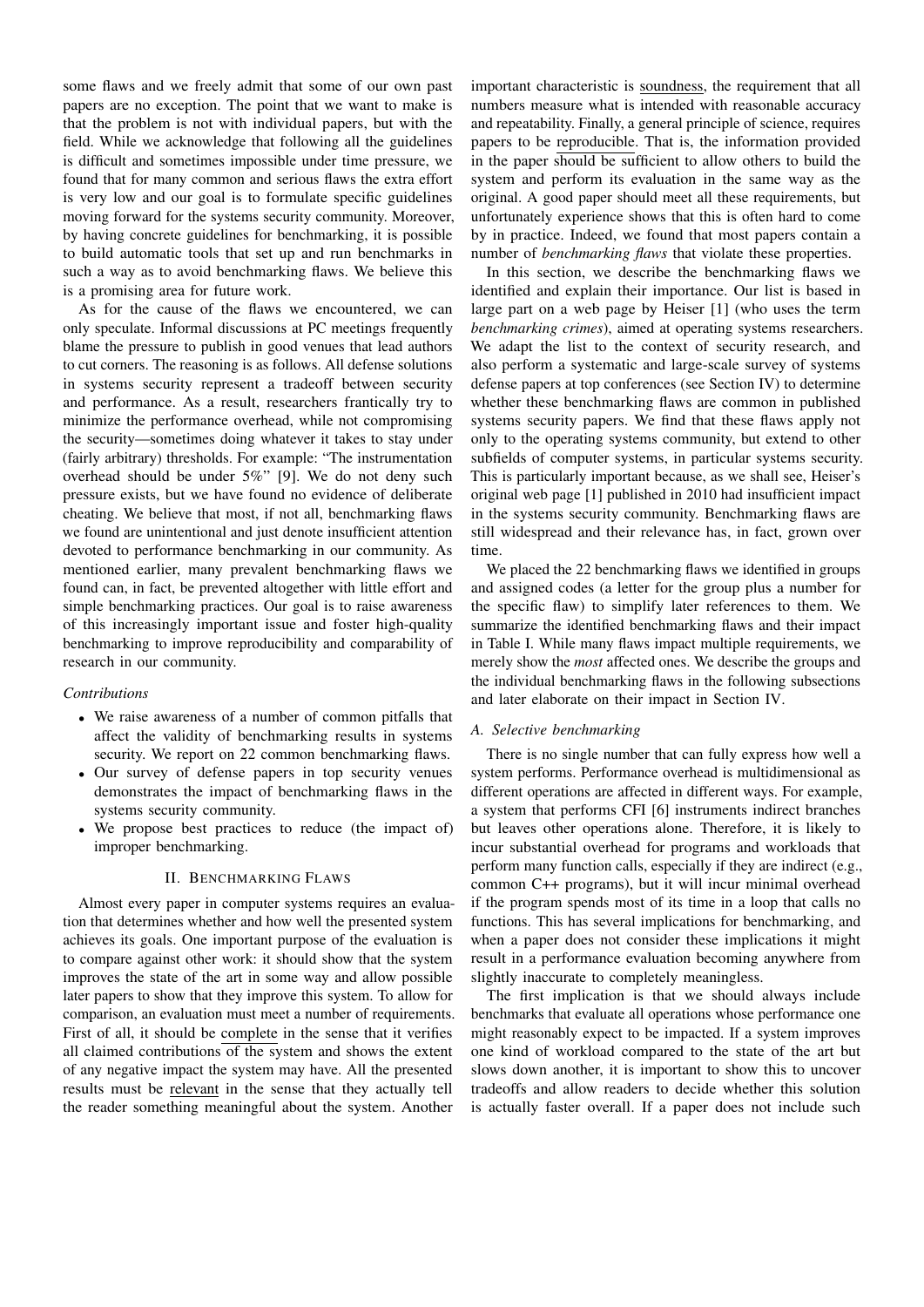TABLE I

BENCHMARKING FLAWS AND THEIR IMPACT;  $\bullet$ =HIGH-IMPACT FLAW,  $\circ$ =OTHER FLAW (INDICATING ONLY THE *most* AFFECTED REQUIREMENTS).

|                |                                                            | Completeness | Relevancy | Soundness | Reproducibility |
|----------------|------------------------------------------------------------|--------------|-----------|-----------|-----------------|
| A1             | Not evaluating potential performance degradation           |              |           |           |                 |
| A <sub>2</sub> | Benchmark subsetting without proper justification          |              |           |           |                 |
| A <sub>3</sub> | Selective data sets that hide deficiencies                 |              |           |           |                 |
| B1             | Microbenchmarks representing overall performance           |              |           |           |                 |
| B <sub>2</sub> | Throughput degraded by $x\% \Rightarrow$ overhead is $x\%$ |              |           |           |                 |
| B <sub>3</sub> | Bad math                                                   |              |           |           |                 |
| <b>B</b> 4     | No indication of significance of data                      | ( )          |           |           |                 |
| B <sub>5</sub> | Incorrect averaging across benchmark scores                |              |           |           |                 |
| C1             | Benchmarking of simplified simulated system                |              |           |           |                 |
| C <sub>2</sub> | Inappropriate and misleading benchmarks                    |              |           |           |                 |
| C <sub>3</sub> | Same dataset for calibration and validation                |              |           |           |                 |
| D1             | No proper baseline                                         |              |           |           |                 |
| D <sub>2</sub> | Only evaluate against yourself                             |              |           |           |                 |
| D <sub>3</sub> | Unfair benchmarking of competitors                         |              |           |           |                 |
| E1             | Not all contributions evaluated                            |              |           |           |                 |
| E2             | Only measure run-time overhead                             |              |           |           |                 |
| E <sub>3</sub> | False positives/negatives not tested                       |              |           |           |                 |
| E4             | Elements of solution not tested incrementally              | ()           |           |           |                 |
| F1             | Missing platform specification                             |              |           |           |                 |
| F2             | Missing software versions                                  |              |           |           |                 |
| F <sub>3</sub> | Subbenchmarks not listed                                   |              |           |           |                 |
| F4             | Relative numbers only                                      |              |           |           |                 |

benchmarks, it results in benchmarking flaw *A1: not evaluating potential performance degradation*. A typical example would be a system that instruments some system calls in the kernel (potentially slowing them down) but runs only workloads that primarily perform user-mode computations. In this case, the benchmarking results would be meaningless and would not allow the reader to determine whether the system is practical or how it compares to related work. This flaw results in a lack of completeness.

Another implication is that, whenever a paper summarizes performance as a single number, it must take care to ensure this number is representative of real-world workloads. A number of benchmarking suites, such as SPEC CPU2006 [10], have been created for this purpose. Different subbenchmarks stress different types of operations and therefore result in different overhead numbers. Any paper which arbitrarily selects a subset of benchmarks and presents it as a single overall performance overhead number as if it is still representative contains benchmarking flaw *A2: benchmark subsetting without proper justification*. If the missing subbenchmarks happen to be those that incur most overhead, the overall performance number will be meaningless because important components are missing (lack of completeness) and misleads the reader into thinking the system performs better than it actually does (lack of relevance). A typical example would be a system that instruments memory management operations (potentially slowing them down) and omits the memory-intensive *perlbench* from SPEC CPU2006 [10]. This problem is not limited to performance benchmarks; a subset arbitrarily selected from a large set of tests is unlikely to be representative of the full set regardless of whether they benchmark performance or, for example, vulnerabilities that the system attempts to mitigate.

Finally, benchmark configurations are often flexible and allow performance to be measured in different settings. A typical example would be the number of concurrent connections

for a server program. Since this configuration parameter is likely to affect overhead, it is important to measure a range of concurrency settings. Papers that fail to test performance over an appropriate range of settings contain benchmarking flaw *A3: selective data sets that hide deficiencies*. For example, if throughput seems to scale linearly with the number of concurrent connections, it suggests that the range of this variable is too restricted because the system cannot keep this up forever. Like the other two flaws in this group, it potentially results in numbers that do not accurately reflect the performance impact of the system (lack of completeness).

#### *B. Improper handling of benchmark results*

Our second group is about correctly interpreting benchmarking results. Even when running the right benchmarks, the presentation of their results can be misleading if they are processed in incorrect ways. This group contains five flaws related to incorrect handling of benchmark results.

Microbenchmarks measure the performance of specific operations. Such benchmarks can help determine whether a system succeeds in speeding up these particular operations, as well as for drilling down on performance issues. However, they are not an indication of how fast the system would run in practice. For this purpose, more realistic system benchmarks are needed. Misrepresenting the results of microbenchmarks is classified as *B1: microbenchmarks representing overall performance* and threatens relevance because the presented results are misleading.

Benchmarks usually run either a fixed workload to measure its runtime or repeat operations for a fixed amount of time to measure throughput. One common mistake is for papers to consider the increase in runtime or decrease in throughput to be the overhead. However, for many workloads the CPU is idle some of the time, for example waiting for I/O. If the CPU is working while it would otherwise have been waiting, this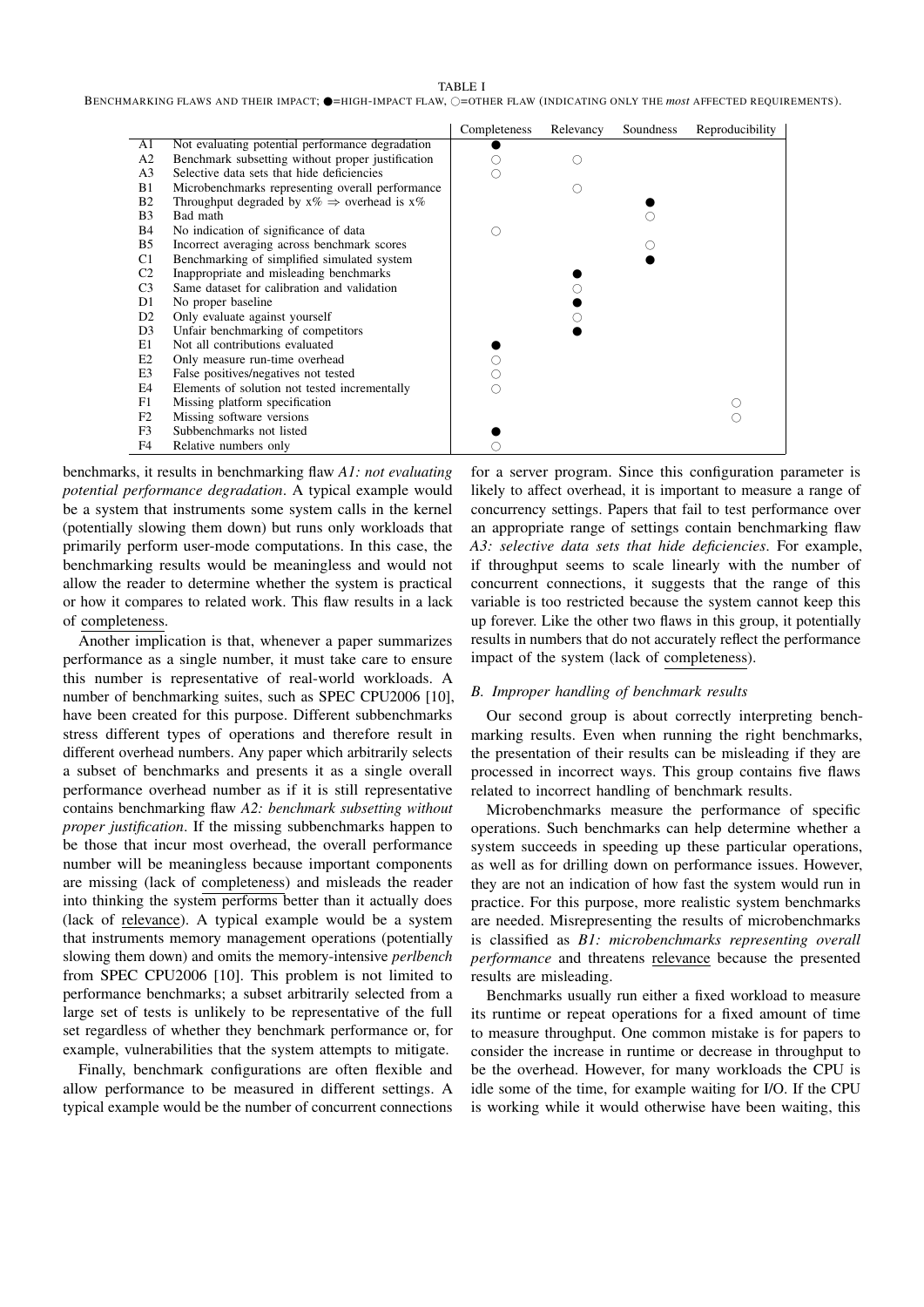masks some of the overhead because it reduces the CPU time potentially available for other jobs. A typical example would be a lightly loaded server program (e.g., at 10% CPU) that reports no throughput degradation when heavily instrumented, given that the spare CPU cycles can be spent on running instrumentation code (at the expense of extra CPU load). Ignoring this results in *B2: throughput degraded by*  $x\% \Rightarrow$ *overhead is x%*. One way to avoid this flaw is to ensure the CPU is fully loaded by running a sufficient number of concurrent jobs. Alternatively, the change in CPU load must be taken into account, e.g. by quoting the cost of processing a certain amount of data. When a paper contains this flaw, it threatens the soundness of the results and almost certainly results in the presented overhead being lower than the actual overhead.

*B3: bad math* refers to incorrect computations with overhead numbers. Examples include the use of percentage points to present a difference in overhead, such as the case where the difference between 10% overhead and 20% overhead is presented as 10% more overhead, while it is actually 100% more (i.e.,  $2\times$ ). Another example is incorrectly computing slowdown, for example presenting a runtime that changes from 5s to 20s as a 75% slowdown  $(1 - \frac{5}{20})$  rather than a 300% slowdown  $(\frac{20}{5} - 1)$ . In all such cases, this flaw results in presenting numbers that are incorrect and therefore unsound.

When measuring runtimes or throughput numbers, there is always random variation due to measurement error. Large measurement errors suggest a problem with the experimental setup. Therefore, we consider the lack of some indication of variance, such as a standard deviation or significance test to be benchmarking flaw *B4: No indication of significance of data*. We classify this as a lack of completeness because without knowing the amount of variation one cannot tell what the measured results really mean.

Papers that use benchmarking suites generally present a single overall overhead figure representing average overhead. Some authors use the arithmetic mean to summarize such numbers. However, this is inappropriate because the arithmetic mean over a number of ratios depends on which setup is chosen as a baseline [11] and is therefore not a reliable metric. Only the geometric mean is appropriate for averaging overhead ratios. Papers that use the arithmetic mean (or other averaging strategies such as using the median) contain benchmarking flaw *B5: incorrect averaging across benchmark scores*. This benchmarking flaw threatens soundness because it results in reporting incorrect overall overhead numbers.

#### *C. Using the wrong benchmarks*

The next group of benchmarking flaws is about using the wrong benchmarks. It consists of three benchmarking flaws. *C1: benchmarking of simplified simulated system* refers to cases where the benchmarks are not run on a real system but rather an emulated version, for example through virtualization. While it is sometimes necessary to emulate a system if it is not available otherwise, it is best avoided because the characteristics of the emulated system are generally not identical to those of the real system. This results in unsound measurements

that do not reflect the intended system. The second is *C2: inappropriate and misleading benchmarks*, which refers to the use of benchmarks that are not suitable to measure the expected overheads. For example, it would be inappropriate to use a workload that mostly performs user-space computations if overhead is expected only on system calls in the kernel. Presenting the results from inappropriate benchmarks misleads the reader and therefore violates the property of relevance. Finally, papers contain *C3: same dataset for calibration and validation* when they benchmark their system using the same data set that they used to train it or, more generally, if there is any overlap between the training and test sets. A typical example would be profile-guided approaches which optimize for a specific workload and then use (parts of) that same workload to demonstrate the performance of the technique. The results from this approach lack relevance because they mislead the reader into believing the system performs better than it actually would in realistic scenarios.

## *D. Improper comparison of benchmarking results*

Raw measurements like runtime or throughput numbers are rarely meaningful in isolation. Instead, they get meaning by comparing them to a baseline to determine how much overhead the system incurs and/or to competing systems to determine whether the system can improve their performance. We separated this issue into three different benchmarking flaws. *D1: no proper baseline* refers to computing overhead compared to an unsuitable baseline. In systems defenses, the proper baseline is usually the original system using default settings with no defenses enabled. If the baseline is modified, for example by adding part of the requirements for the system being evaluated (such as specific compiler flags or virtualization), this misleads the reader by hiding some of the overhead in the baseline and therefore violates the relevance requirement. *D2: only evaluate against yourself* refers to cases where papers compare their new system to their own earlier work rather than the state of the art. If better solutions are available, they should be included in the comparison so as to not mislead the reader. In this case, the comparison is not relevant. Finally, *D3: unfair benchmarking of competitors* refers to papers that do compare against competitors but do so in an unfair way. For example, they might use a configuration that is not optimal. Again, this misleads the reader into thinking the presented system is better than it is, violating relevance.

# *E. Benchmarking omissions*

This group covers necessary measurements for evaluations that are not yet covered by the other benchmarking flaws.

*E1: not all contributions evaluated* refers to cases where a paper claims to achieve a certain goal, but does not empirically determine whether this goal has been reached. It is critical that papers verify claims for the progress of science, since incorrect claims may prevent later work that does make the contributions from being published. This flaw violates completeness.

When evaluating their performance, many papers measure run-time overhead. However, there are often other types of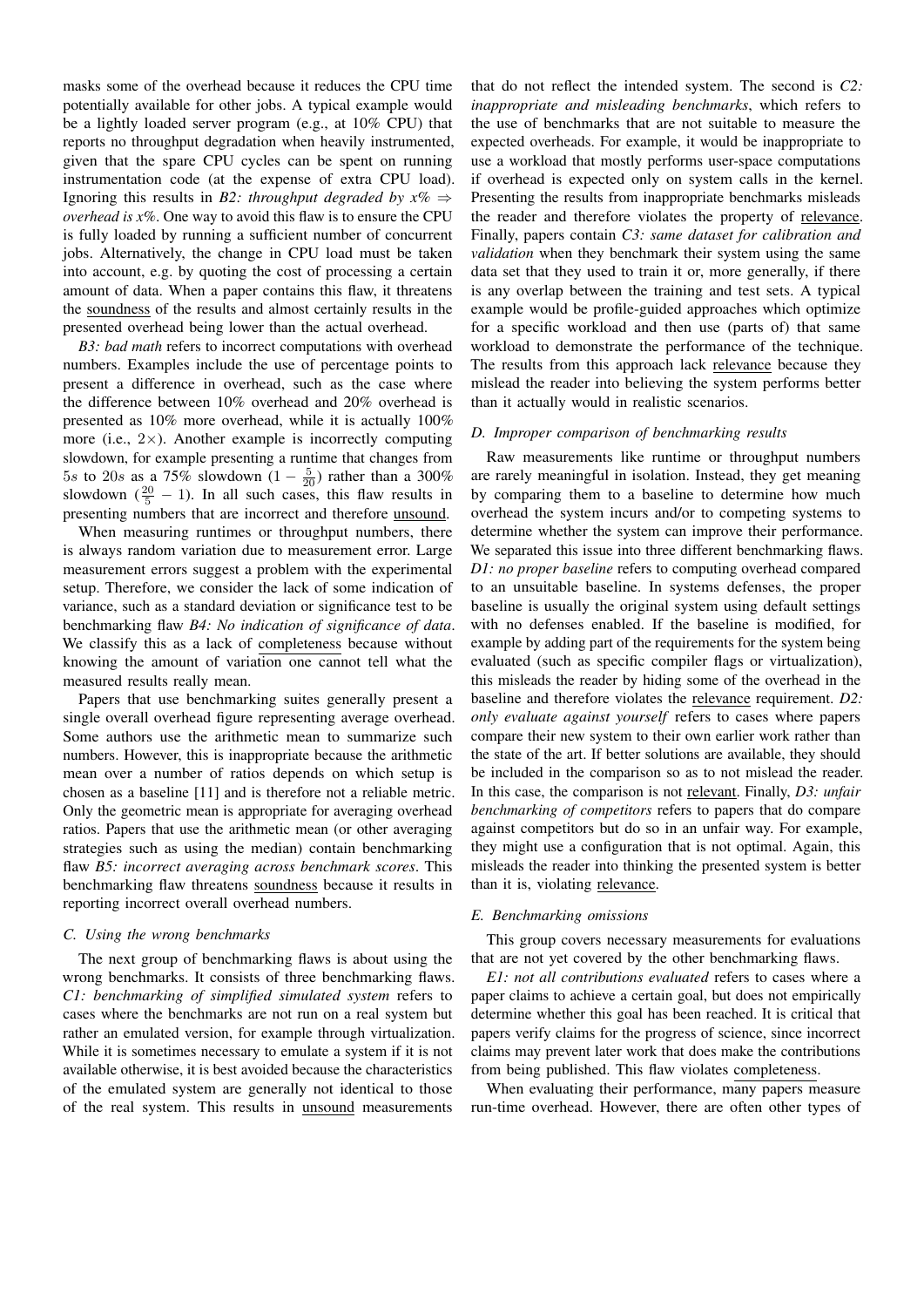overhead that are also relevant for performance. A typical example would be memory overhead. Memory is a limited resource, so applications with high memory usage can slow down other processes running on the same system. Since most defenses need to use memory for bookkeeping, it is important to measure memory consumption. A paper contains benchmarking flaw *E2: only measure run-time overhead* and its evaluation is incomplete whenever it does not measure important performance characteristics.

Many systems defenses monitor behavior to determine whether it is benign or could be malicious, which is usually impossible to do with certainty. Unless it is obvious that the system can never get it wrong (e.g., security enforcement based on conservative program analysis), the evaluation needs to quantify such failures; omission of this assessment results in benchmarking flaw *E3: false positives/negatives not tested*. Without knowing how accurate the system is, it is impossible to judge its value, making the paper incomplete.

Many systems consist of multiple components or steps that can to some extent be used independently. For example, an instrumentation-based system might use static analysis to eliminate irrelevant instrumentation points and improve performance. Such optimizations are optional as they do not affect functionality and can greatly increase complexity, so it is best to only include them if they result in substantial performance gains. Papers that do not measure the impact of such optional components individually contain benchmarking flaw *E4: elements of solution not tested incrementally* and its evaluation lacks completeness. Note that, while the baseline also involves comparing against different levels of instrumentation, this flaw differs from D1 (no proper baseline). In particular, in a paper that contains D1 but not E4, the reported numbers are incorrect but the reader would at least be able to reconstruct the correct numbers if they are aware of the problem with the baseline. In a paper that contains E4 but not D1, the reported numbers are correct but not all contributions (elements of the solution) are individually tested. This is especially important if the optional components are a major part of the paper's contributions. If the system is faster than the state of the art merely due to a faster implementation rather than the newly designed optimizations, its novelty is questionable.

#### *F. Missing information*

The final group contains benchmarking flaws where important information has been left out of a paper. A paper contains *F1: missing platform specification* if it lacks a description of the hardware setup used to perform the experiments. To be able to reproduce the results, it is always important to know what type of CPU was used and how much memory was available. The cache architecture may be important to understand some performance effects. Depending on the type of system being evaluated, other characteristics such as hard drives and networking setup may also be essential for reproducibility. The second flaw in this group, *F2: missing software versions*, is similar but refers to the software. It is almost always important

to specify the type and version of operating system used, while other information such as hypervisors or compiler versions is also commonly needed. Like the previous flaw, such omissions lead to a lack of reproducibility. Next *F3: subbenchmarks not listed* applies to papers that run a benchmarking suite but do not present the results of the individual subbenchmarks, just the overall number. This threatens completeness as the results on subbenchmarks often carry important information about the strong and the weak points of the system. Moreover, it is important to know whether the overhead is consistent across different applications or highly application-specific. Finally, papers contain *F4: relative numbers only* if they present only ratios of overheads (example: system X has half the overhead of system Y) without presenting the overhead itself (example: system X incurs 10% overhead). This is a bad flaw as the most important result is withheld and the reader cannot perform a sanity check of whether the results seem reasonable, threatening the evaluation's completeness. A weaker version of this practice—presenting overheads compared to a baseline without presenting absolute runtimes or throughput numbers is also undesirable. The absolute numbers are valuable for the reader to perform a sanity check (is the system configured in a reasonable way?) and because a slow baseline often means overhead will be less visible. The practice of omitting absolute numbers is not harmful enough to consider it a benchmarking flaw, but we do strongly encourage authors to include absolute numbers in addition to overheads.

Note that in some cases papers are underspecified to the extent that it becomes impossible to determine whether the paper contains a particular flaw or not. These are also cases of missing information. However, because this is already considered when discussing the particular type of flaw, the we do not consider it an F-type flaw to avoid double counting.

#### III. METHODOLOGY

To determine the prevalence of the benchmarking flaws discussed in Section II and get a better idea of what these flaws look like in practice, we performed a survey of 50 papers published at top security venues. Table II presents an overview of all the papers selected for our analysis, sorted by year and title.

Given our focus on systems security, our methodology is based on the approaches used in prior large-scale surveys of papers in the area of computer systems [12]–[15]. In this section, we discuss how we performed the survey. First we consider how to determine whether a given paper contains a given flaw, next we discuss how we selected top venues to survey papers from, and finally we present the sample of papers that we selected and the rationale behind this selection.

#### *A. Classification methodology*

Based on the criteria discussed in Section II, two persons independently categorized each paper for each flaw as correct, flawed, underspecified, or not applicable. In most cases, both readers came to the same conclusions, suggesting that our methodology is reproducible. For papers where there were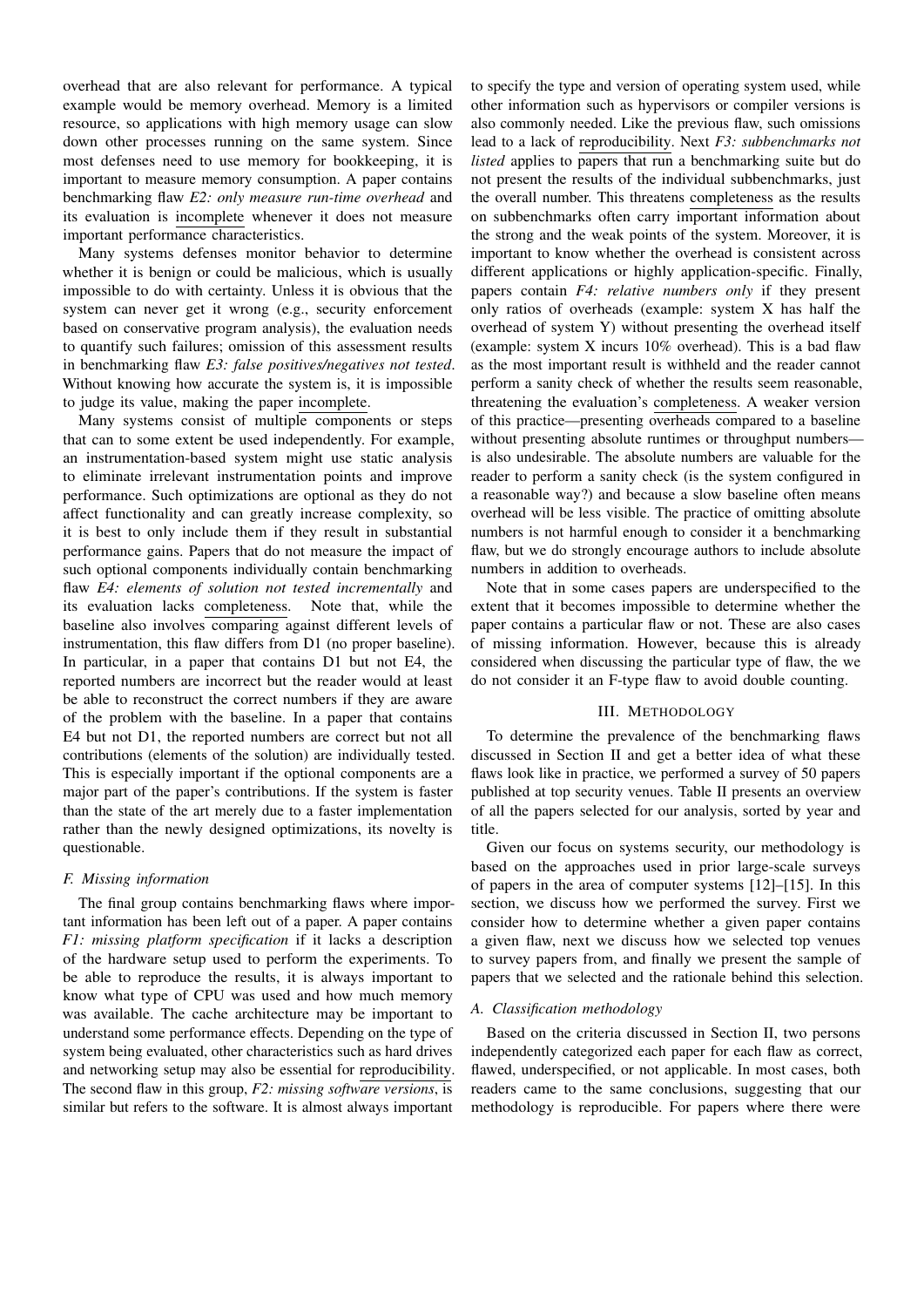TABLE II

PAPERS SELECTED FOR INCLUSION IN OUR ANALYSIS, SORTED BY YEAR AND TITLE.

| venue             | year | authors             | title                                                             |
|-------------------|------|---------------------|-------------------------------------------------------------------|
| <b>USENIX Sec</b> | 2010 | Sehr et al.         | Adapting Software Fault Isolation to Contemporary CPU []          |
| <b>USENIX Sec</b> | 2010 | Ter Louw et al.     | AdJail: Practical Enforcement of Confidentiality and Integrity [] |
| <b>CCS</b>        | 2010 | Lu et al.           | BLADE: An Attack-Agnostic Approach for Preventing []              |
| <b>USENIX</b> Sec | 2010 | Watson et al.       | Capsicum: Practical Capabilities for UNIX                         |
| <b>USENIX Sec</b> | 2010 | Akritidis           | Cling: A Memory Allocator to Mitigate Dangling Pointers           |
| S&P               | 2010 | Meyerovich et al.   | ConScript: Specifying and Enforcing Fine-Grained Security []      |
| <b>CCS</b>        | 2010 | Novark et al.       | DieHarder: Securing the Heap                                      |
| S&P               | 2010 | Wang                | HyperSafe: A Lightweight Approach to Provide Lifetime []          |
| <b>CCS</b>        | 2010 | Azab et al.         | HyperSentry: Enabling Stealthy In-context Measurement of []       |
| <b>NDSS</b>       | 2010 | Seo et al.          | InvisiType: Object-Oriented Security Policies                     |
| <b>USENIX Sec</b> | 2010 | Kim et al.          | Making Linux Protection Mechanisms Egalitarian with UserFS        |
| S&P               | 2010 | Devriese et al.     | Non-Interference Through Secure Multi-Execution                   |
| <b>CCS</b>        | 2010 | Askarov et al.      | Predictive Black-box Mitigation of Timing Channels                |
| <b>NDSS</b>       | 2010 | Barth et al.        | Protecting Browsers from Extension Vulnerabilities                |
| <b>CCS</b>        | 2010 | Cappos et al.       | Retaining Sandbox Containment Despite Bugs in Privileged []       |
| <b>USENIX Sec</b> | 2010 | Dieric et al.       | Securing Script-Based Extensibility in Web Browsers               |
| <b>CCS</b>        | 2015 | Lu et al.           | ASLR-Guard: Stopping Address Space Leakage for Code Reuse []      |
| <b>USENIX</b> Sec | 2015 | Backes et al.       | Boxify: Full-fledged App Sandboxing for Stock Android             |
| <b>CCS</b>        | 2015 | Mashtizadeh et al.  | CCFI: Cryptographically Enforced Control Flow Integrity           |
| <b>USENIX</b> Sec | 2015 | Araujo et al.       | Compiler-instrumented, Dynamic Secret-Redaction of Legacy []      |
| <b>NDSS</b>       | 2015 | Song et al.         | Exploiting and Protecting Dynamic Code Generation                 |
| <b>CCS</b>        | 2015 | Muthukumaran et al. | FlowWatcher: Defending against Data Disclosure []                 |
| <b>NDSS</b>       | 2015 | Younan              | FreeSentry: protecting against use-after-free []                  |
| <b>CCS</b>        | 2015 | Tang et al.         | Heisenbyte: Thwarting Memory Disclosure Attacks using []          |
| S&P               | 2015 | Wagner et al.       | High System-Code Security with Low Overhead                       |
| <b>NDSS</b>       | 2015 | Davi et al.         | Isomeron: Code Randomization Resilient to (Just-In-Time) []       |
| <b>CCS</b>        | 2015 | Chudnov et al.      | Inlined Information Flow Monitoring for JavaScript                |
| <b>CCS</b>        | 2015 | Crane et al.        | It's a TRaP: Table Randomization and Protection against []        |
| S&P               | 2015 | Zhang et al.        | Leave Me Alone: App-level Protection Against Runtime []           |
| <b>USENIX Sec</b> | 2015 | Feng et al.         | LinkDroid: Reducing Unregulated Aggregation of App Usage []       |
| <b>NDSS</b>       | 2015 | Mohan er al.        | Opaque Control-Flow Integrity                                     |
| <b>CCS</b>        | 2015 | Niu et al.          | Per-Input Control-Flow Integrity                                  |
| <b>CCS</b>        | 2015 | Van der Veen et al. | Practical Context-Sensitive CFI                                   |
| <b>NDSS</b>       | 2015 | Lee et al.          | Preventing Use-after-free with Dangling Pointers Nullification    |
| S&P               | 2015 | Guan et al.         | Protecting Private Keys against Memory Disclosure Attacks []      |
| <b>USENIX</b> Sec | 2015 | Rane et al.         | Raccoon: Closing Digital Side-Channels through Obfuscated []      |
| S&P               | 2015 | Crane et al.        | Readactor: Practical Code Randomization Resilient to Memory []    |
| <b>NDSS</b>       | 2015 | Jang et al.         | SeCReT: Secure Channel between Rich Execution Environment []      |
| <b>NDSS</b>       | 2015 | Chen et al.         | StackArmor: Comprehensive Protection From Stack-based []          |
| <b>CCS</b>        | 2015 | Soni et al.         | The SICILIAN Defense: Signature-based Whitelisting of Web []      |
| <b>NDSS</b>       | 2015 | Crane et al.        | Thwarting Cache Side-Channel Attacks Through Dynamic []           |
| <b>CCS</b>        | 2015 | Liu et al.          | Thwarting Memory Disclosure with Efficient []                     |
| <b>CCS</b>        | 2015 | Bigelow et al.      | Timely Rerandomization for Mitigating Memory Disclosures          |
| <b>USENIX</b> Sec | 2015 | Lee et al.          | Type Casting Verification: Stopping an Emerging Attack Vector     |
| <b>CCS</b>        | 2015 | Xu et al.           | UCognito: Private Browsing without Tears                          |
| S&P               | 2015 | Schuster et al.     | VC3: Trustworthy Data Analytics in the Cloud using SGX            |
| <b>NDSS</b>       | 2015 | Prakash et al.      | vfGuard: Strict Protection for Virtual Function Calls in COTS []  |
| <b>NDSS</b>       | 2015 | Zhang et al.        | VTint: Protecting Virtual Function Tables' Integrity              |
| <b>NDSS</b>       | 2015 | Demetriou et al.    | What's in Your Dongle and Bank Account? Mandatory and []          |
| <b>USENIX</b> Sec | 2015 | Weissbacher et al.  | ZigZag: Automatically Hardening Web Applications Against []       |

some disagreements, the readers discussed their assessments to converge on a final classification. This was the case for 8 out of 50 papers (16%). In only two cases did the discussion lead to the addition of a benchmarking flaw initially missed by one of the readers. Only one of these cases concerned a high-impact benchmarking flaw. The remaining disagreements concerned the precise extent of flaws identified by both readers.

We use only information from the papers themselves and did not contact the authors for explanation. Effectively, we impose on ourselves the same constraints reviewers face when deciding whether to accept or reject a paper in a double-blind submission system. In cases where the papers were unclear about the procedures that led to the presented results, we classified that paper/flaw pair as underspecified. This hampers

reproducibility, which is a problem in itself. We discuss this as a separate possibility in Section IV.

While we anonymized our survey, we do promote reproducibility by including a full overview of all evaluated papers and the reasoning behind our classification in Appendix A.

#### *B. Selected venues*

We focused our analysis on the traditional "top 4" venues in security: USENIX Security, Security & Privacy, CCS, and NDSS. While there are many other lower-tier venues publishing relevant systems security research, the "top 4" venues are the most influential and de-facto set the standard for benchmarking practices in the community. For our purposes, we selected all the relevant papers from these venues in 2010 and 2015. The 2015 sample is useful to study recent trends.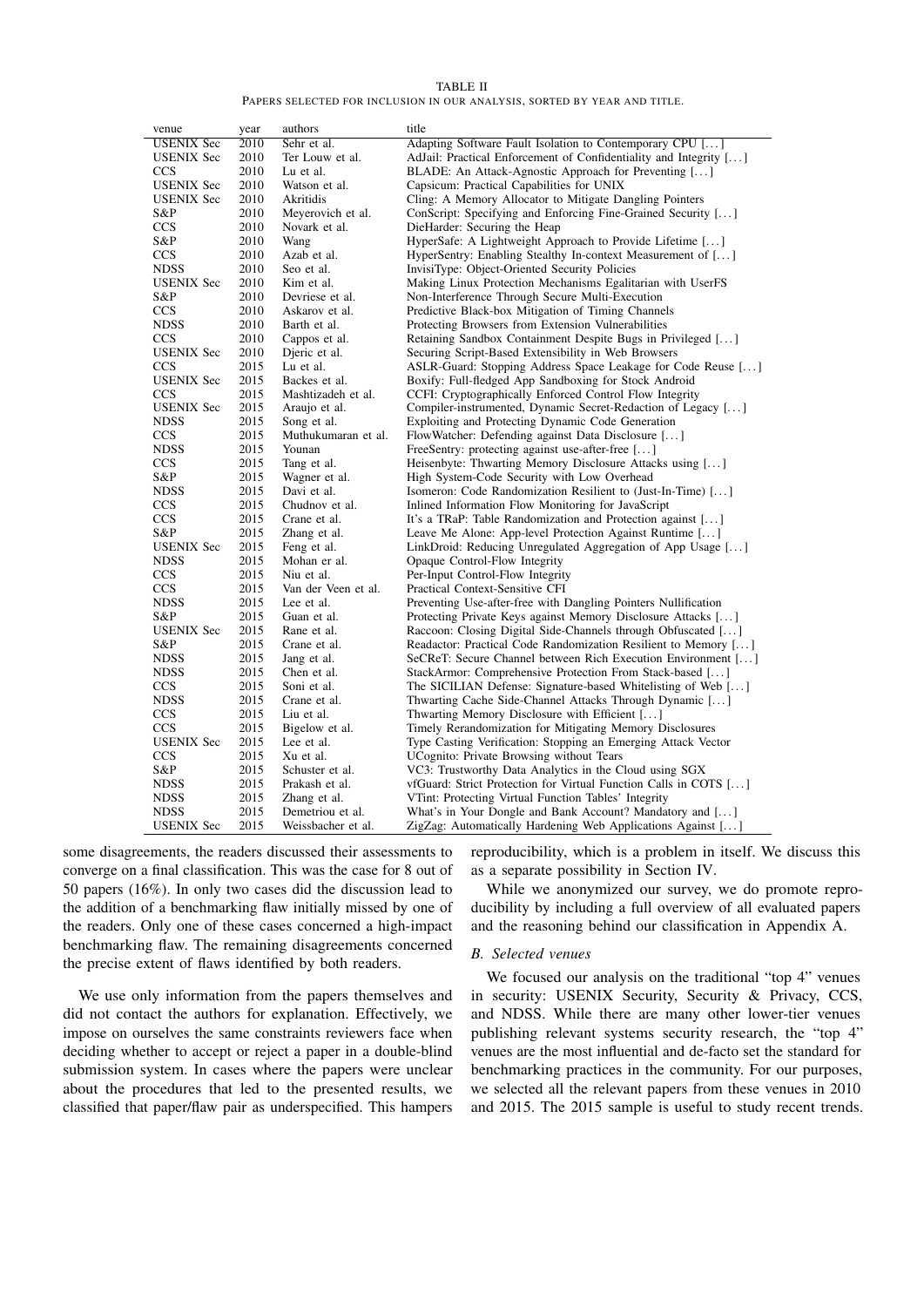The 2010 sample, in turn, allows us to examine the evolution of benchmarking flaws over time and the impact of Heiser's original benchmarking crimes web page [1] in the systems security community five years after its publication.

## *C. Selected papers*

From the listed conferences, we selected systems defense papers given the increasingly strong focus on practical defense solutions in the community. When evaluating these solutions, it is crucial to follow adequate benchmarking practices to demonstrate that the proposed design point in the performancesecurity space actually improves the state of the art.

Among many security defense papers, it is important to clearly delimit which papers are included and which are not to ensure reproducibility. We want to select a group of papers for which run-time performance is of particular importance and which are reasonably comparable among each other. For this reason, we specifically focus on systems intended to defend software against attacks at runtime in production settings. For example we include sandboxing approaches, which can be used in production to limit the damage an attacker can do, but exclude taint tracking, which, in modern practical defenses, is primarily used only for offline analysis. Moreover, we only consider systems that should be expected to have a potential run-time performance impact. We consider approaches that modify existing software rather than building completely new software, which allows overhead to be computed relative to the original software baseline.

As expected, the defense papers selected according to our criteria have a relevant presence in all the "top 4" venues. The steep increase of papers in 2015 (34 vs. 16 in 2010) stands out, confirming that the number of practical defense papers and thus the relevance of benchmarking flaws in our community is on the rise.

## IV. SURVEY RESULTS

For each selected paper listed in Table II and each benchmarking flaw described in Section II, we have determined whether the paper contains that particular benchmarking flaw. Table III provides the number of papers containing each flaw split by year of publication. In this table, we consider only whether the paper contains the flaw at least once (i.e., papers that contain the same benchmarking flaw multiple times are counted once). In some cases, we were unable to determine whether the methodology in the paper is sound because important elements of the experiments or their analysis were not specified with a sufficient level of detail. We have classified these paper/flaw pairs as underspecified. Note that underspecification is problematic even if the underlying methodology is sound as it hampers reproducibility and makes it harder for later competitors to perform a fair comparison with prior work.

Our results show that benchmarking flaws are a major problem in both years we investigate. Over all pairs of a paper and an applicable flaw, the flaw either applies or the paper is underspecified with regard to the flaw in 77 out of the 255 cases (30%) for 2010 and in 179 out of the 596 cases (30%)

for 2015. However, not all flaws are equally common. The lack of indication of significance of data and benchmark subsetting without proper justification are by far the most widespread, respectively affecting 80% and 69% of the applicable papers we surveyed. None of the other flaws affect a majority of the papers, but four additional ones affect 40% or more of the papers to which they apply. This shows that several types of benchmarking flaws are widespread even in peer-reviewed papers at top venues.

There is no clear difference visible between the more recent and the older papers, confirming that improper benchmarking is a longstanding problem and that the original web page on benchmarking flaws published in 2010 [1] did not have a sufficient impact in the security community. The fraction of paper/flaw pairs that applies or is underspecified is almost identical between the years (30% in 2010, 30% in 2015).

For most individual benchmarking flaws we cannot apply the  $\chi^2$ -test directly because the expected values in some cells are below 5 [16]. This is mostly due to the fact that there were relatively few suitable papers published in 2010. In the cases where the  $\chi^2$ -test does (almost) apply, the differences between the years are always insignificant. It should be noted that no conclusion can be drawn from this, as it might still become significant for larger sample sizes. This is the case for benchmarking flaws A1, B2, and E2 (see Table III for the numbering). In the other cases, we apply Yates' correction for continuity [16] and find significant differences only for benchmarking flaw E1 ( $p = 0.001$ ). The number of papers in which not all contributions are evaluated (flaw E1) has gone down significantly over our period of five years, which suggests that either authors or reviewers have been more careful to require a complete evaluation. Overall, however, our conclusion must be that differences over time are minor and, in almost all cases, statistically insignificant for our sample.

Based on our findings in the survey, we classified some benchmarking flaws as *high-impact* to indicate that they are almost always a major threat to the usefulness of the evaluation and, with it, the scientific value of the paper. Table I presents our classification. We discuss the concrete impact for each individual flaw in Section V. A typical example of a highimpact flaw is not evaluating all contributions, as unverified claims cannot be considered true contributions. A typical example of a flaw that is not high-impact is using the arithmetic mean to average overhead numbers; while the impact is severe in specific cases, there are also papers where the difference is small and therefore does not undermine the value of the paper. While we recognize any such classification is necessarily subjective, we did make an effort to reflect our observations from the survey. We do believe that any high-impact flaw we listed should be a reason for reviewers to demand the paper to be revised, while for the other flaws this depends on the context. Overall, high-impact flaws are somewhat less common than other flaws. In our sample we found 86 high-impact flaws out of 346 applicable flaw/paper pairs (25%) and 167 other flaws out of 505 applicable pairs (33%). A  $\chi^2$  test shows this difference to be significant with  $p < 0.0005$ .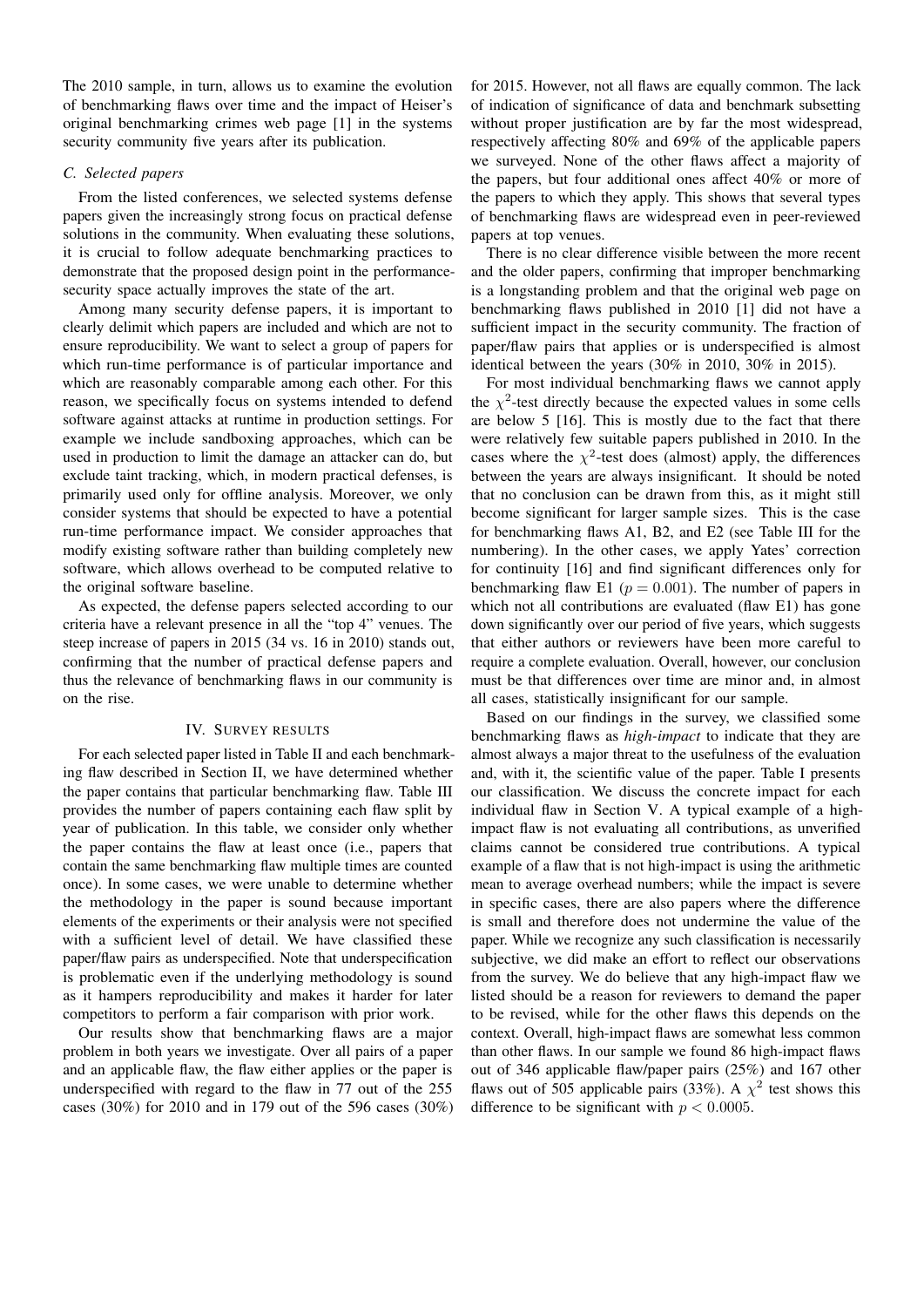| <b>TABLE III</b>                    |  |  |  |  |  |  |  |  |
|-------------------------------------|--|--|--|--|--|--|--|--|
| BENCHMARKING FLAWS SURVEY OVERVIEW. |  |  |  |  |  |  |  |  |

|                |                                                         | 2010           |                    |          |                |          | 2015 |                |          |                 |          |
|----------------|---------------------------------------------------------|----------------|--------------------|----------|----------------|----------|------|----------------|----------|-----------------|----------|
|                |                                                         | appl.          | flawed<br>undersp. |          | appl.          | flawed   |      | undersp.       |          |                 |          |
| A1             | Not evaluating potential perf. degradation              | 16             | 8                  | $(50\%)$ | $\overline{0}$ | $(0\%)$  | 34   | 8              | (24%)    | 1               | (3%)     |
| A2             | Benchmark subsetting w/o proper justification           | 9              | 4                  | (44%)    | 0              | $(0\%)$  | 33   | 24             | (73%)    | 1               | (3%)     |
| A <sub>3</sub> | Selective data sets that hide deficiencies              | 16             |                    | $(6\%)$  |                | (6%)     | 32   | 6              | $(19\%)$ | $\Omega$        | $(0\%)$  |
| B1             | Microbenchmarks representing overall perf.              | 14             | 5                  | $(36\%)$ | 0              | $(0\%)$  | 10   |                | $(10\%)$ | $\Omega$        | $(0\%)$  |
| <b>B2</b>      | Throughput degr. by $x\% \Rightarrow$ overhead is $x\%$ | 13             | 6                  | $(46\%)$ | 2              | (15%)    | 30   | 10             | (33%)    | $\mathbf{0}$    | $(0\%)$  |
| B <sub>3</sub> | Bad math                                                | 16             |                    | $(6\%)$  |                | (6%)     | 34   | 8              | (24%)    | 1               | (3%)     |
| <b>B4</b>      | No indication of significance of data                   | 16             | 13                 | $(81\%)$ | 0              | $(0\%)$  | 34   | 25             | (74%)    | 2               | (6%)     |
| B <sub>5</sub> | Incorrect averaging across benchmark scores             | 5              | $\left($           | $(0\%)$  | 2              | $(40\%)$ | 24   | 12             | $(50\%)$ | $\mathbf{0}$    | $(0\%)$  |
| C <sub>1</sub> | Benchmarking of simplified simulated system             | 16             | 2                  | (13%)    | 0              | $(0\%)$  | 34   | 3              | $(9\%)$  | $\mathbf{0}$    | $(0\%)$  |
| C <sub>2</sub> | Inappropriate and misleading benchmarks                 | 16             | $\mathbf{0}$       | $(0\%)$  |                | (6%)     | 34   | 8              | (24%)    | 1               | (3%)     |
| C <sub>3</sub> | Same dataset for calibration and validation             | $\theta$       | $\Omega$           |          | 0              |          | 5    |                | $(20\%)$ | 3               | $(60\%)$ |
| D1             | No proper baseline                                      | 16             | 3                  | $(19\%)$ | $\overline{0}$ | $(0\%)$  | 34   | 9              | (26%)    | 5               | (15%)    |
| D <sub>2</sub> | Only evaluate against yourself                          | $\overline{2}$ | $\Omega$           | $(0\%)$  | 0              | $(0\%)$  | 13   | $\overline{c}$ | (15%)    | $\mathbf{0}$    | $(0\%)$  |
| D <sub>3</sub> | Unfair benchmarking of competitors                      | $\overline{c}$ | $\Omega$           | $(0\%)$  |                | $(50\%)$ | 13   | 4              | $(31\%)$ | 1               | $(8\%)$  |
| E1             | Not all contributions evaluated                         | 16             | 6                  | (38%)    | 0              | $(0\%)$  | 34   | $\Omega$       | $(0\%)$  | $\mathbf{0}$    | $(0\%)$  |
| E2             | Only measure run-time overhead                          | 16             | 6                  | (38%)    | 0              | $(0\%)$  | 34   | 17             | $(50\%)$ | $\mathbf{0}$    | $(0\%)$  |
| E3             | False positives/negatives not tested                    | 5              | 3                  | $(60\%)$ | 0              | $(0\%)$  | 14   | 3              | (21%)    | $\mathbf{0}$    | $(0\%)$  |
| E <sub>4</sub> | Elements of solution not tested incrementally           | 5              | $\Omega$           | $(0\%)$  | 0              | $(0\%)$  | 20   | 4              | $(20\%)$ | $\mathbf{0}$    | $(0\%)$  |
| F1             | Missing platform specification                          | 16             | 4                  | (25%)    | 0              | $(0\%)$  | 34   |                | (21%)    | $\mathbf{0}$    | $(0\%)$  |
| F <sub>2</sub> | Missing software versions                               | 16             | 5                  | $(31\%)$ | 0              | $(0\%)$  | 34   |                | (21%)    | $\mathbf{0}$    | $(0\%)$  |
| F <sub>3</sub> | Subbenchmarks not listed                                | 8              | 2                  | (25%)    | 0              | $(0\%)$  | 30   | 5              | (17%)    | $\mathbf{0}$    | $(0\%)$  |
| F <sub>4</sub> | Relative numbers only                                   | 16             | $\mathbf{0}$       | $(0\%)$  | 0              | $(0\%)$  | 32   | $\Omega$       | $(0\%)$  | $\mathbf{0}$    | $(0\%)$  |
|                | Total                                                   | 255            | 69                 | (27%)    | 8              | (3%)     | 596  | 162            | (27%)    | $\overline{15}$ | (3%)     |



Fig. 1. Histogram of number of flaws per paper

Figure 1 shows a histogram of the number of benchmarking flaws (including underspecification) per paper. It is notable that from our sample of 50 papers, we found only a single paper without any benchmarking flaws. Flaws are fairly evenly spread between papers, with many papers being very close to the average number of benchmarking flaws per paper (5.0 for all flaws, 1.7 for high-impact flaws). As such, the results would seem to suggest that the problem of benchmarking flaws is not an issue of a few authors and reviewers being particularly careless (or malicious), but rather a community-wide lack of awareness of or attention to these problems. This is further corroborated by the fact that many prevalent benchmarking flaws require very little effort to fix, as detailed later.

For completeness and to improve transparency, we have included a detailed discussion and justification of the way we classified the papers in Appendix A.

V. IMPACT

In this section, we consider the impact of the various benchmarking flaws based on our findings from the survey we conducted.

## *A. Selective benchmarking*

*a) A1 - Not evaluating potential performance degradation:* We found two major groups of papers that contain this flaw: those where overhead figures are missing entirely and those that do not reflect all potential slowdown. In both cases, this flaw makes it difficult (if not impossible) to assess the practicality of the presented solution and improvements over the state of the art. Moreover, papers that present inappropriate performance measurements may even hamper scientific progress because they prevent competing systems that perform poorly on these inappropriate measures or not as efficiently on appropriate measures from being published. Even worse, they may encourage more benchmarking flaws in future systems, as authors struggle to beat overly optimistic performance figures. As such, we consider this flaw high-impact.

*b) A2 - Benchmark subsetting without proper justification:* We found that many papers that use standardized benchmarking suites leave out some subbenchmarks. Based on the particular benchmarks that are often left out, it is very likely that this will result in an underestimate of performance in practice (see Appendix A for details). We conclude that leaving out subbenchmarks can have a major impact on the soundness of measurements as well as the comparability between competing systems and therefore requires a proper and explicit justification. Moreover, if different papers use subsets, the overall slowdown is no longer suitable for comparing performance. Fortunately, many of these problems can be solved simply by explicitly acknowledging that a paper uses a subset of the available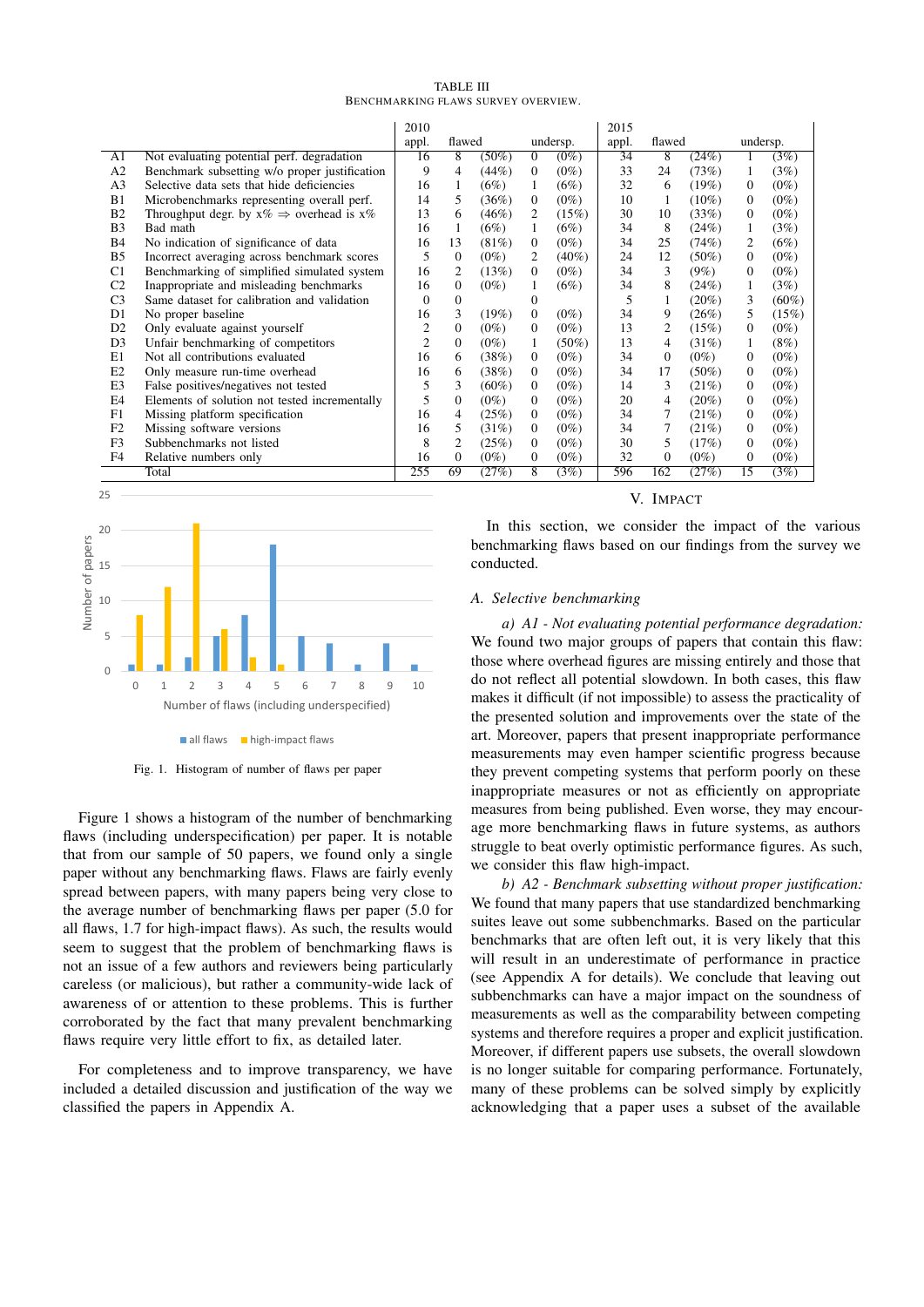subbenchmarks and detailing the reasoning behind this choice. Despite the possibly large impact we do not consider this flaw to be high-impact as there are also cases where the particular subbenchmarks left out do not seem to introduce a bias.

*c) A3 - Selective data sets that hide deficiencies:* We found two types of occurrences of this benchmarking flaw, with different impacts. Papers with important missing variables make it hard to estimate how the solution would behave in practical situations and may hide limitations of the solution's performance. Papers which use variables with a restricted range might result in incorrect extrapolation and again hide limitations.

# *B. Improper handling of benchmark results*

*a) B1 - Microbenchmarks representing overall performance:* This flaw came in two flavors in our survey: papers which leave out macrobenchmarks altogether and one paper that includes both but bases performance claims on microbenchmarks. In both cases this is inappropriate as microbenchmarks are a poor indicator for real-world performance, resulting in misleading claims. In the former case it is impossible to determine how strong this impact is, but in the latter case the paper suggested a run-time performance that is not realistic in practice.

*b) B2 - Throughput degraded by x%* ⇒ *overhead is x%:* Based on our survey, we believe that all instances of this benchmarking flaw are likely to result in an underestimate of performance overhead, although without the necessary data it is impossible to determine by how much. Because this flaw is likely to affect the soundness of performance measurements in all cases, we consider it to be a high-impact benchmarking flaw.

*c) B3 - Bad math:* It is hard to make a general statement about the impact of bad math as this benchmarking flaw exists in many different forms. In some papers this leads to unsound results, some of which systematic underestimations of overhead, while in other cases the conclusions are misleading. See Appendix A for details about the specific issues we found.

*d) B4 - No indication of significance of data:* Some indication of variation is important because it is an indication of how reliable the numbers are and whether, given the measurement inaccuracy, the measured differences are actually meaningful. However, we expect the overall impact of this flaw to be relatively mild for papers where researchers set up their experiments correctly.

*e) B5 - Incorrect averaging across benchmark scores:* To determine the impact of incorrect averaging, we computed the geometric mean based on tables or graphs presenting the subbenchmark results for papers that should have used it. Because there is some inaccuracy in deriving numbers from the graphs, we compared the geometric mean with the arithmetic mean derived from the same numbers rather than the arithmetic mean presented in the paper. We were able to do this for eight papers. For four out of the eight papers, the difference between the means is less than 1% and as such the impact of using the incorrect mean is negligible. For the other four papers, the

arithmetic mean is higher than the geometric mean, so they overestimate overall overhead. In the worst case we found, the arithmetic mean is more than twice the geometric mean, while the remainder overestimates overhead by 2% to 16%. The relative difference between the means is largest in cases where the overhead is large.

# *C. Using the wrong benchmarks*

*a) C1 - Benchmarking of simplified simulated system:* For all papers that contain this benchmarking flaw, benchmarking a simplified system threatens the accuracy of the reported numbers and makes it harder to compare against competing systems that were evaluated under more realistic conditions. Given that this issue always yields potentially unsound results, we classified it as high-impact.

*b) C2 - Inappropriate and misleading benchmarks:* In all cases we found, the use of inappropriate and misleading benchmarks is likely to have a major impact on the validity of the results. This flaw always results in either an underestimate of overhead or an overestimate of effectiveness in the papers in our survey. For this reason, we consider this a high-impact flaw.

*c) C3: same dataset for calibration and validation:* While we believe this is a very serious flaw that can have a major impact, we have found too few papers that it applies to in our sample to meaningfully judge its impact in practice. However, we believe that as profile-guiding and machine learning become more popular, this may become a major issue if authors and reviewers do not pay sufficient attention to it.

# *D. Improper comparison of benchmarking results*

*a) D1 - No proper baseline:* With regard to the impact, we can distinguish two different cases for this flaw: papers that have an incorrect baseline and papers that do not present one at all. In our sample, the former group is always likely to either underestimate overhead or overestimate effectiveness. This threatens both the soundness and comparability of the results. Absolute performance numbers with no baseline to compare against cannot be compared between systems and therefore provide little meaningful information. Since we found that the lack of a proper baseline was a serious problem in all cases, we consider this flaw high-impact.

*b) D2 - Only evaluate against yourself:* The impact for this flaw in practice is hard to assess because it would require gathering the state of the art at the time the paper was submitted for publication and ensuring their performance numbers are actually comparable. This process would be highly error-prone except when done by an expert on the type of system the paper is about.

*c) D3 - Unfair benchmarking of competitors:* In all cases of this benchmarking flaw that we found, the reader is misled into believing the presented system performs better compared to the state of the art than it actually does. As such, we consider this flaw to be high-impact.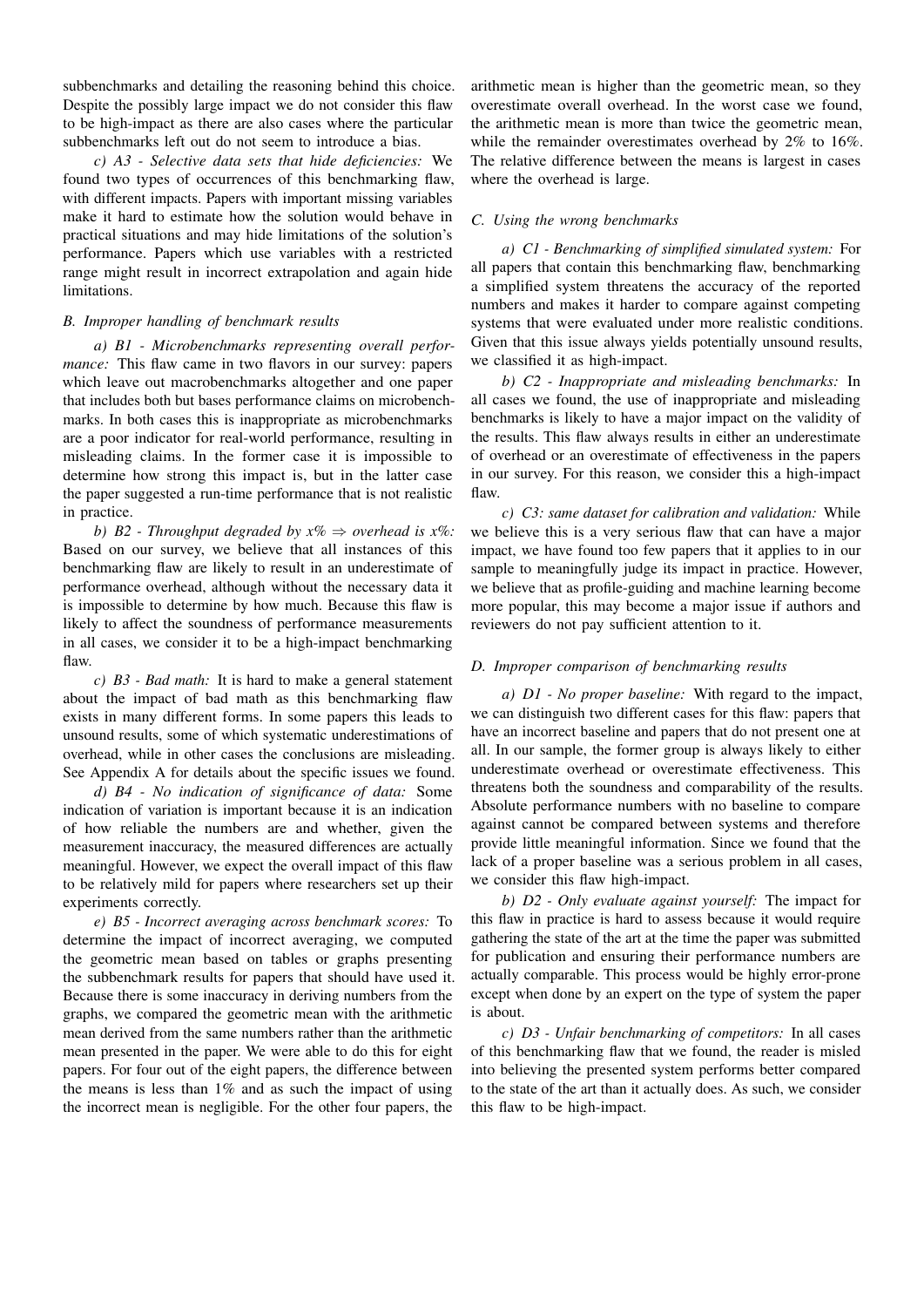## *E. Benchmarking omissions*

*a) E1 - Not all contributions evaluated:* The impact of not evaluating claimed contributions is that the design may not actually work as advertised and future solutions that do achieve such goals may have a much harder time getting published, holding back research progress. Given that this risk is present in all cases we found, this flaw is labeled as high-impact.

*b) E2 - Only measure run-time overhead:* Papers which do not measure important sources of overhead other than runtime are incomplete. However, the impact of this incompleteness differs from case to case. If, for example, memory overhead can theoretically be assumed to be minor and similar to prior work, the impact is limited. If, on the other hand, there is reason to believe the paper incurs significant memory overhead yet does not measure it, this could be a problem for later papers that improve on this overhead.

*c) E3 - False positives/negatives not tested:* The lack of testing for false positives or negatives is potentially a major issue because if the number of these is substantial it could greatly affect the practicality or effectiveness of the approach. Without this information, it may be impossible for a reader to properly assess how valuable the contributions of the paper are. That said, in practice the impact depends on the type of system presented. In some cases false positives may crash the system while in others they merely result in performance degradation.

*d) E4 - Elements of solution not tested incrementally:* If elements of the presented system are not tested incrementally, it is unclear whether all parts of the approach are indeed necessary to implement a system that is as effective and efficient and therefore it is also unclear whether all the components are actually contributions.

## *F. Missing information*

*a) F1 - Missing platform specification:* In all cases, this benchmarking flaw makes reproducing the exact results based on the contents of the paper impossible and it may make the results less comparable. However, it does not affect the validity of the results.

*b) F2 - Missing software versions:* This benchmarking flaw hampers reproducibility, as the software about which information is missing should be expected to have an impact on performance.

*c) F3 - Subbenchmarks not listed:* The impact of this benchmarking flaw is somewhat hard to estimate. Although the lack of important information always affects completeness of the paper, it may even result in measurements that are unsound and misleading. This is the case, for example, if the omission obscures the fact that the results are greatly affected by outliers or that only a subset of the benchmarking suite is run. The latter also makes the results incomparable. While it is impossible to tell whether this is the case due to the missing information, our results for flaw A2 suggest the practice of unjustified subsetting is widespread. Because of the wide range of possible consequences of this flaw it seems likely there is some relevant impact for almost every paper that contains this flaw and, as such, we consider it high-impact.

*d) F4 - Relative overheads only:* We have not found this flaw in its worst form, so we cannot determine the practical impact. As for leaving out an absolute baseline, we have found one case of D1 (no proper baseline) where the presented absolute baseline was clearly inconsistent with the reference baseline for the benchmark. This means the measurement was performed incorrectly, something that would not have been clear without the absolute baseline. As such we believe that the mild version of this flaw does impact some cases.

## VI. RECOMMENDATIONS

While our analysis shows that benchmarking flaws are very common and potentially have a major impact on the quality of published research in systems security, it also reveals that the quality of published research could be greatly improved with little effort by paying extra attention to the most important flaws.

The primary focus should be on preventing common highimpact benchmarking flaws. The most common high-impact benchmarking flaws are A1 (not evaluating potential performance degradation), B2 (throughput degraded by  $x\% \Rightarrow$ overhead is  $x\%$ ), and D1 (no proper baseline). We believe authors should consider these flaws early on in the research process to ensure they set up the right benchmarks.

To address A1, authors should consider which performance dimensions the solution could possibly affect (for example, CPU, concurrency, memory, IO, system calls, . . . ) and include at least one appropriate benchmark for each dimension. Authors can address B2 by ensuring the system is always fully loaded while benchmarking. Typically, this is simply a matter of setting up a sufficient number of concurrent operations on workloads that would otherwise be bound by IO latencies. If this is not feasible, an alternative is to present the CPU load on both the baseline and the experimental setup in the paper. Benchmarking flaw D1 can be addressed by considering the way the system protected by the provided solution, which would be used in a setting where the presented solution is not available. Often, this means avoiding any non-default compiler flags or emulation techniques that would slow down the baseline. Moreover, authors should always specify what the baseline is.

A number of common benchmarking flaws is not necessarily high-impact, but very easy to address and we believe every author should go through the list to avoid them. In particular, flaws B4 (no indication of significance of data), B5 (incorrect averaging across benchmark scores), F1 (missing platform specification), and F2 (missing software versions) can be addressed by simply adding readily available data to the paper. Yet, each of these flaws is found in more than 10 papers in the sample. Although F4 (relative overheads only) is not found in the papers in our survey in the worst form, many papers can still be improved by adding an absolute baseline. Addressing each of these issues should take almost no time (and space), yet it would greatly improve many of the papers in our survey.

One more benchmarking flaw is neither high-impact nor trivial to address, but it is so common that we feel it deserves more attention since it does have a major overall impact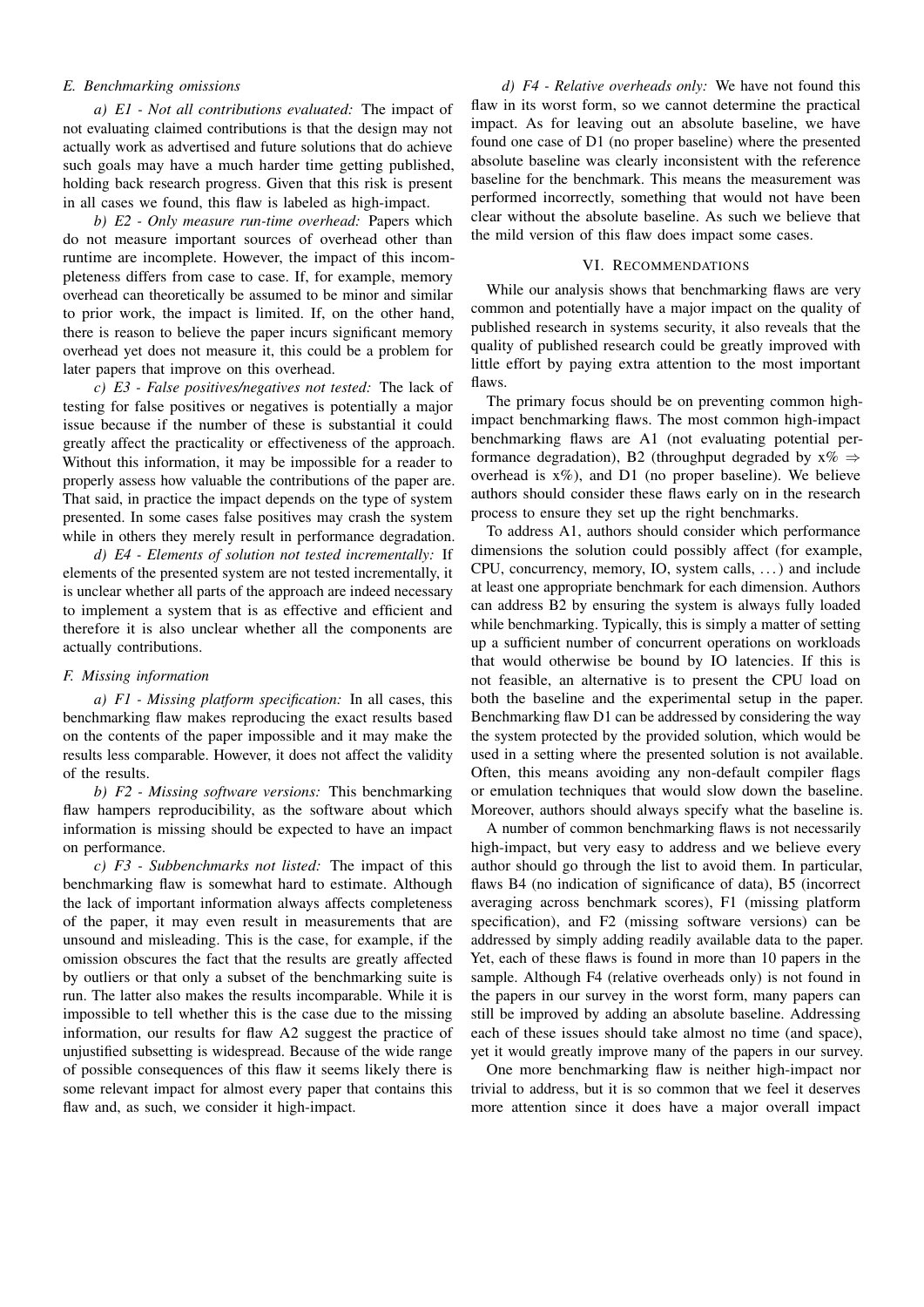on the quality of research in our field. A2 (benchmark subsetting without proper justification) does not always have a large impact, but it may result in overly optimistic (or completely incorrect) overall overheads. Authors should run all subbenchmarks that can reasonably be run and be explicit about reasons for omitting the others. Moreover, they should not present the overall result as if it is a complete result that can be compared with other papers using the same benchmarks.

While we hope authors avoid all the benchmarking flaws discussed in this paper, we believe that following the recommendations here would at least be a first step to greatly improve the research quality in systems security with relatively little effort. Had all the authors followed these simple rules, it would almost triple the number of papers without any high-impact flaws or underspecified (from 8 to 22 papers), greatly increase the number of papers that contain no flaws at all (from 1 to 9 papers), and reduce the average number of flaws per paper by almost two thirds (4.6 to 1.7 for all flaws, 1.5 to 0.6 for high-profile flaws).

#### VII. LIMITATIONS

Although we have performed this survey as carefully as possible, there are a number of limitations on its applicability that are hard to avoid.

First, we do not claim that either our list of benchmarking flaws or our dimensions of evaluation quality are complete. Similarly, we do not seek comparison with other systems fields, as the distribution of flaws is inherently field-specific. There are many more benchmarking flaws possible in the broader computer systems field. The ones we examined are merely some of the most important issues that stand out for being common problems in systems security papers, especially defenses.

Second, in some cases, whether a particular benchmarking flaw is present, or even whether it applies to a paper is subjective. Other people could reach somewhat different conclusions, although we did make an effort to be lenient in borderline cases so as to be conservative in our analysis. We also discussed borderline cases among ourselves and always consulted an independent reader as necessary. Whenever possible, we explicitly discuss these cases in Section IV. We also cannot rule out that, despite the care we put into our analysis, there can be mistakes or oversights. Hopefully, this only concerns a small fraction of the paper/flaw pairs.

A third limitation is the fact that we cannot be transparent about which papers contain which flaws. While this would be better for reproducibility and allowing others to verify our work, we think that naming and shaming would be counterproductive as in our opinion the problem is not with individuals but rather the community as a whole. Moreover, we think it would not be appropriate to create what amounts to a ranking of individuals or institutions given that not all flaws are equally severe and the lack of the specific flaws we consider does not imply that there are no other flaws in the paper. In avoiding this, we follow common practice in papers that perform similar surveys [12]–[15]. To compensate, we added a

detailed discussion in Appendix A that should allow others to perform the survey themselves according to the same criteria.

Fourth, popular research topics have changed over time, which makes a direct comparison between percentages in 2010 and 2015 hard. Different types of papers are subject to different types of benchmarking flaws. All we can and did do is show that benchmarking flaws were a problem at both points in time.

Finally, published papers are not necessarily a representative sample of all papers, especially at the top conferences. One would hope the review process weeds out the papers which contain the worst benchmarking flaws, but one cannot rule out that benchmarking flaws make acceptance more likely if they are not too obvious and appear to improve the presented results. Either possibility creates a bias when applying our survey results to papers submitted for review.

#### VIII. FUTURE WORK

We do not intend for this paper to be the last word on benchmarking flaws, and believe there is considerable need for further investigation of benchmarking practices. In particular, (1) we have focused primarily on performance, while measuring security is also of critical importance, and often even harder to measure properly. (2) While we surveyed all eligible papers in all tier-1 security venues for 2010 and 2015, a larger sample size is always desirable to be able to draw stronger conclusions. The most logical way to increase the sample size would be to consider more years. However, given that we found minimal differences between the two years currently surveyed, we believe that a larger sample over recent years would not yield significantly different results. (3) With a larger sample size, it would also become possible to compare different areas of systems security. (4) In cooperation with conference organizers, it would be possible to compare submitted, accepted, and camera ready paper. This would be valuable to evaluate the effectiveness of the review process.

In addition to more research into current benchmarking practices, we call upon the community to also establish consensus on a set of best practices. Leading researchers in each subfield could together establish a set of accepted benchmarks and write a performance evaluation guide.

#### IX. RELATED WORK

*a) Benchmarking in systems security:* While there have been several surveys to determine whether computer science papers perform measurements in appropriate ways [12]–[15], [17]–[20], to the best of our knowledge none of them is specific to benchmarking in systems security. The most closely related work is Heiser's original web page about benchmarking crimes [1], which serves as inspiration for this paper. Compared to Heiser's web page, we propose an extended classification and present a systematic analysis of benchmarking flaws in peer-reviewed defense papers. We also formulate concrete recommendations.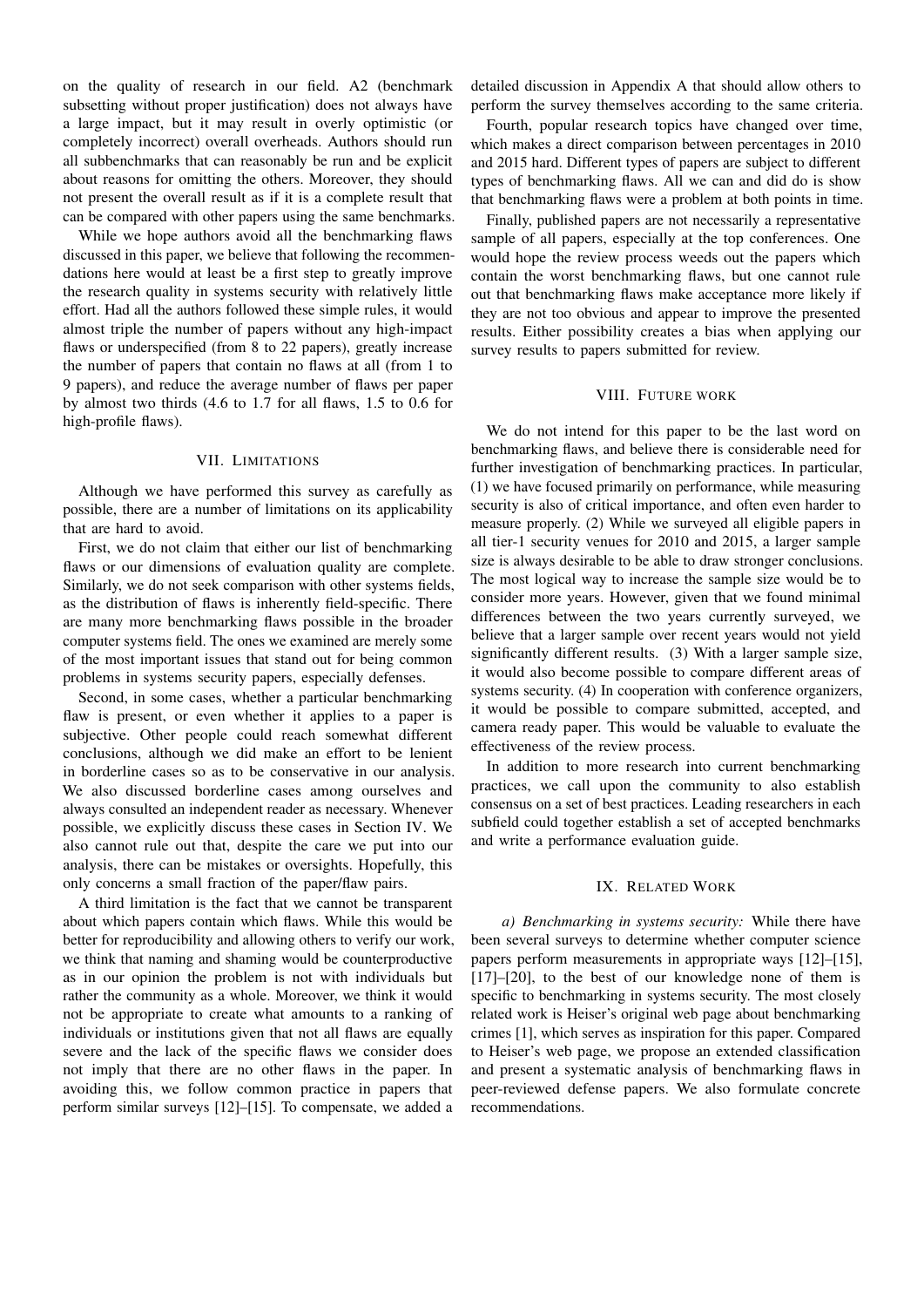*b) Surveys considering evaluation quality:* A number of authors have performed surveys to determine how well papers in various fields evaluate their work. Kuz et al. [18] survey benchmarking for multi-core systems to propose a better approach, but only survey six papers. Skadron et al. [20] survey papers in computer architecture to determine their topics and performance evaluation techniques. They provide an overview and discussion of the various techniques, but do not go in depth about incorrect benchmarking practices. Kurkowski et al. [13] survey papers using simulation techniques for mobile ad-hoc networks (MANET) and identify common pitfalls. Krishnamurty and Willinger [21] discuss common pitfalls in networking measurements using illustrative examples of flaws, but do not perform a systematic survey. Mogul [19] surveys papers to determine what types of benchmarks are commonly used in operating systems papers. However, it considers only benchmarks realism, not appropriate use. Traeger and Zadok [14] survey benchmarks in file systems and storage research. However, they limit themselves to setting up the benchmarks and do not consider whether the results are handled appropriately. Mytkowicz [15] presents a survey to determine whether measurement error is considered correctly in computer systems experiments and provides suggestions on how to improve this. Aviv and Haeberlen [17] survey botnet research, but focus on correctness evaluations rather than performance. Collberg et al. [22] survey a number of computer systems papers to examine their repeatability, but focus on being able to locate, build, and run the system prototypes. No attempt is made to reproduce the experimental results or assess the quality of benchmarking results. Rossow et al. [12] study the methodological rigor and prudence in papers using malware execution. While their approach to identifying flaws and surveying is similar to ours, the pitfalls they identify are quite different because they focus on malware analysis rather than on performance.

*c) Benchmarking advice:* Some other papers also provide benchmarking advice but do so without a systematic survey, instead using examples, and their own tests to verify the identified pitfalls result in questionable results. Schwarzkopf et al. [23] identify benchmarking problems in cloud research and Seltzer et al. [24] discuss problems with standardized benchmarks in file systems research. While these studies demonstrate important benchmarking problems, the lack of a survey means they cannot determine the impact these potential problems have on the research literature.

## X. CONCLUSION

While the security community devotes much effort to defending systems from increasingly dangerous threats, it devotes much less attention to the correctness of research results. Benchmarking flaws, in particular, have been largely neglected. As the focus of systems research is increasingly shifting to practical, low-overhead defenses, benchmarking flaws are increasingly relevant and are now the elephant in the room. We assessed the magnitude of the problem in 50 defense papers in top systems security venues, showing that benchmarking flaws

are widespread and show no sign of improvement, hampering research comparability and reproducibility. Encouragingly, many common benchmarking flaws can be easily prevented by following our guidelines for authors.

#### ACKNOWLEDGEMENTS

This project was supported by the European Union's Horizon 2020 research and innovation programme under grant agreement No. 786669 (ReAct) and No. 825377 (UNICORE), by the United States Office of Naval Research (ONR) under contract N00014-17-1-2782, by Cisco Systems, Inc. through grant #1138109, and by the Netherlands Organisation for Scientific Research through grants NWO 639.023.309 VICI "Dowsing" and NWO 639.021.753 VENI "PantaRhei". This paper reflects only the authors' view. The funding agencies are not responsible for any use that may be made of the content.

#### APPENDIX

In this appendix we discuss the conclusions from our survey for the individual benchmarking flaws introduced in Section II. In each subsection, we elaborate on one group of benchmarking flaws. Where appropriate we use examples from the papers we surveyed, but to keep the discussion anonymous with regard to the papers in our sample, we either abstract away or change some of the details. We also consider what impact the benchmarking flaws we found are likely to have on the results. Due to space constraints, we omit flaws for which no cases require specific discussion.

## *A. Selective benchmarking*

Benchmarking flaws related to selective benchmarking are very common. 40 out of the 50 papers in our sample (80%) contain at least one of the three flaws in this group and one additional paper does not provide enough information to determine whether this element is performed correctly. This is largely due to benchmarking flaw A2 in this group.

*A1 - Not evaluating potential performance degradation:* Not evaluating potential performance degradation is a relatively common benchmarking flaw. There are two main manifestations of not evaluating potential performance degradation. The most obvious case are those papers which provide no meaningful measurement of run-time performance for some or all of the systems presented. We found this to be the case for seven papers in our sample. A more subtle case are those papers that do present run-time performance numbers, but where the benchmarks used to measure those numbers are inappropriate for the presented system, not reflecting an important element of its potential performance impact. This occurs for eight papers in our sample. Examples include not using a memoryintensive benchmark for systems likely to affect memory accesses, using a single-threaded workload for systems that benefit from additional cores, using benchmarks that do not stress instrumented calls, or omitting start-up/warm-up periods that might be affected by the system. While these papers do present run-time performance numbers, they are not meaningful for comparisons to similar systems.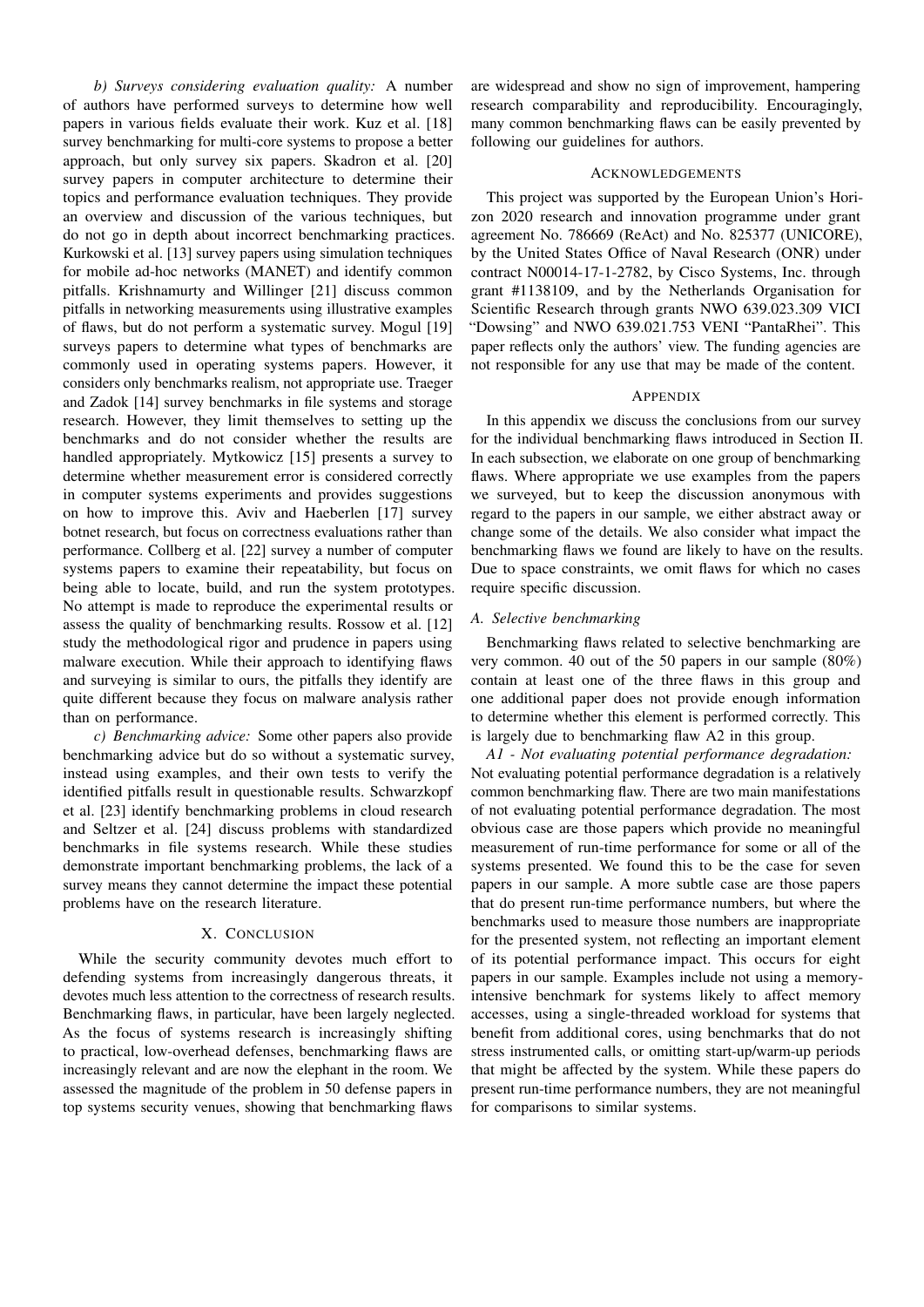*A2 - Benchmark subsetting without proper justification:* This is the most common benchmarking flaw in this group. The most common benchmarking setup in our sample is the use of the SPEC CPU [10] benchmarks, which is the case for 18 out of 50 papers (36%). These CPU-intensive benchmarks are appropriate to test single-threaded performance of systems that insert instrumentation which requires the CPU and the memory to do more work to run the program.

However, many papers only run a subset of the benchmarks. The papers from our sample show that overhead often differs greatly between subbenchmarks, often showing at least an order of magnitude difference between best and worst overhead. In particular, perlbench, xalancbmk, and povray often stand out for high overhead, so omission can have a large impact on the overall result. However, the hardest subbenchmark depends on the system, so leaving out any can have a large and unpredictable impact on the overall result.

Leaving out SPEC subbenchmarks for legitimate reasons is common and we have been lenient in these cases even though any overall score from an incomplete benchmarking suite is somewhat misleading. All papers in our sample that use SPEC leave out the benchmarks written in the Fortran language, instead using only the C and/or C++ ones. We consider this to be justified because the prototypes built to test the designs in these papers only support C and/or C++. Moreover, it does not affect comparability because this practice is widespread in the systems security literature. Another justified case of subsetting is the use of only C++ benchmarks for systems that do not apply to programs that are purely written in C. Given that these systems would not be applied to C programs in practice, their overhead on C has little meaning for their practicality. In three cases, a subset of the benchmarks was omitted because the system was based on a framework which does not support them. We consider this acceptable if it is clearly indicated because it is hard to avoid incompatibilities in third-party software. Another case is the use of a subset in a detailed evaluation after presenting overall numbers for the full set. It is sensible to limit such an in-depth investigation to the most interesting cases, generally those with most overhead, and it provides more insight in which cases are hard for the system to deal with without affecting comparability. We have not marked any of the cases described in this paragraph as a benchmarking flaw because they are properly justified.

Although there can be legitimate reasons to select a subset of benchmarks, we also found a large number of papers that did not properly justify their subbenchmark selection. Four papers leave out a number of SPEC subbenchmarks seemingly arbitrarily without even mentioning explicitly that they were left out. This is a serious omission because these papers present an overall overhead number that does not actually represent the entire benchmarking suite, misleading readers into believing that this number is directly comparable with those measured for other solutions. While these subbenchmarks may have been left out for legitimate reasons—for example they might not contain the type of memory safety bugs that the system defends against—it is crucial to explain why these particular

benchmarks cannot be run with the system. This not only justifies the lack of comparable numbers, but also indicates the effectiveness or the limits of the solution and helps competitors compare their solutions on these issues as well.

A second problem we found is leaving out the floating point benchmarks of SPEC CPU without justification, which is a problem in four of the papers in the sample. While this is not a random subset of SPEC CPU, it is problematic because there are several C++ benchmarks in the floating point benchmarks. C++ programs tend to allocate relatively many small heap objects, which stresses allocator instrumentation, and contain many virtual function calls, which stresses indirect branch instrumentation. This means that for certain classes of defenses, leaving out the floating-point programs is likely to result in underestimating performance overhead.

Another problem we found in two papers that use SPEC is mixing subbenchmarks from two different versions, namely SPEC CPU2000 and CPU2006. While these benchmarking suites have some programs in common, they use different workloads and their results are therefore not interchangeable. The benchmarking suites are designed to be used as a balanced whole and mixing versions results in unpredictable deviations in the overall results, making those numbers incomparable.

One final problem that we found among the papers using SPEC CPU is the use of an incorrect justification for leaving out subbenchmarks. In particular, we found claims that some of the subbenchmarks do not perform some instrumented operations while in reality they do. Those subbenchmarks have thus been omitted in error, although the impact here is less prominent than cases where benchmarks have been omitted arbitrarily since at least the incompleteness of the benchmarking suite is clearly acknowledged. Overall, we found a substantial number of cases where papers using SPEC CPU improperly select a subset of the benchmarks and it seems plausible that this has a substantial impact on the comparability of the results.

Not all papers use SPEC CPU to evaluate performance, although some do use other standard benchmarking suites that test specific types of systems, for example to evaluate the performance of operating systems [25], [26] or browsers [27], [28]. We found four such papers that use a subset of benchmarks without justification. The impact in these cases is similar to those where we found a subset of SPEC CPU is used. In one additional case, a paper modified subbenchmarks without stating why this was necessary. Like subsetting through selection, this practice has a strong impact on comparability.

Papers that do not use a standard benchmarking suite generally use a selection of supported programs and workloads for them to measure performance. This is in itself acceptable as there is not always a suitable benchmarking suite available. A common example is the use of ApacheBench [29] to measure the performance of instrumented server programs. However, even in these cases, it is important to justify selection and avoid misrepresentation of the results. We found five papers that presented a number of supported programs, but then selected an unjustified subset of these programs for benchmarking. This is problematic in cases where competing solutions do include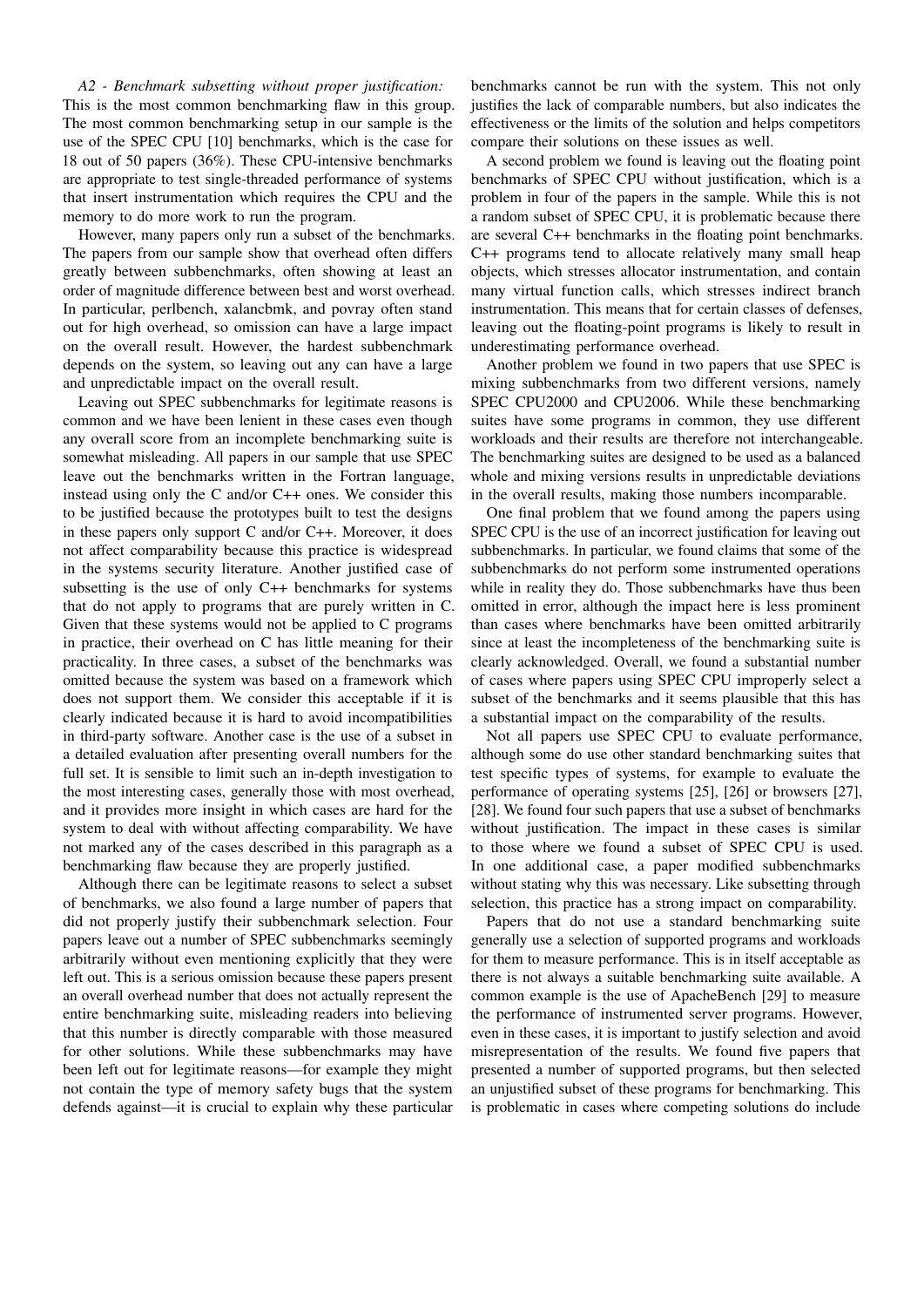them, leaving the reader wondering which solution would be faster, had the evaluation been more complete.

Another issue, which we found in one paper, is computing an overall overhead figure over a number of self-selected programs. While this may be useful to informally summarize overhead trends, it cannot be used as a reference performance figure because such a figure strongly depends on the selection of the programs. Instead, it would be more appropriate to provide a range of overheads or always mention each program individually.

Finally, when defending against vulnerabilities, it is important to ensure that the defense can prevent attacks in practice. For this reason, many papers use vulnerabilities registered in the CVE database [30]. While this is an excellent way to assess the effectiveness of defenses, authors generally select only a small number of CVEs to evaluate their solution with. While this is understandable given the often heroic effort, it is important to ensure that these CVE entries are representative. We found five papers that lack a systematic selection of vulnerabilities. This means there is a risk of a biased selection, masking limitations in the effectiveness of the solution being evaluated.

*A3 - Selective data sets that hide deficiencies:* Problems with selective data sets are not as common as the other benchmarking flaws in this group. We found four papers where the impact of an important variable is not considered in workload selection. An example is not considering different levels of concurrency when concurrency is expected to influence performance. There are two papers in our sample where graphs suggest that performance might reach a threshold but the range of the x-axis is too limited to see it.

# *B. Improper handling of benchmark results*

Improper handling of benchmark results is a very common group of flaws. 44 out of the 50 papers in our sample (88%) contain at least one of the five flaws in this group and two more papers lack enough information. This is mostly because lack of indication of significance (B4) is very common in our sample.

*B1 - Microbenchmarks representing overall performance:* It is noteworthy that the use of microbenchmarks was much more common in 2010 (14 out of 16 papers, 88%) than in 2015 (10 out of 34 papers, 29%). This flaw was more common in 2010 even relative to the larger number of applicable cases. In five cases, papers only present microbenchmarks and base their performance claims on these microbenchmarks. While there is one more paper that presents only microbenchmarks, we have not labelled it as a flaw since it only affects rare operations that cannot realistically affect performance overhead on macrobenchmarks; we consider it appropriate in cases where microbenchmarks can reveal overhead that macrobenchmarks would not. Finally, one paper presents both microbenchmarks and macrobenchmarks but bases its performance claims on the microbenchmarks even though the macrobenchmarks show substantially more overhead.

*B2 - Throughput degraded by x%* ⇒ *overhead is x%:* For most papers in our sample, this flaw comes down to not ensuring that the benchmark fully loads the CPU(s). Most papers avoid this flaw by either using a benchmarking suite known to be CPU-bound or by ensuring that a manually constructed benchmark fully loads the CPU, for example by running multiple concurrent threads until all cores are fully loaded. Fifteen papers contain this flaw by using a benchmark that is not clearly CPU-bound without taking precautions to ensure the CPU is fully loaded, while one other paper computes overhead from latency rather than from throughput. In both cases, there is a substantial risk that the actual overhead is underestimated because the overhead computation does not consider the extra CPU load introduced by the protection mechanism being evaluated.

*B3 - Bad math:* While this type of benchmarking flaw is relatively uncommon, it is very diverse. The most common variety is to use magic numbers that are not supported by experiments in overhead computations. In these cases, the results cannot be considered methodologically sound. Another case of bad math is not considering some required instrumentations in the overhead numbers, for example if the approach relies on the use of non-default compiler passes. This results in an underestimation of the overhead that a user would experience in practice. Another instance we found is to use percentage points to compare overhead. For example, if solution A incurs 10% overhead and solution B incurs 20% overhead then B has 100% more overhead than A, not 10%. This misleads the reader into thinking that the differences are smaller than they really are. One final issue we found is to mark overhead as negligible because it is small compared to the standard deviation. While this logic holds if the standard deviation is reasonable, a large standard deviation is more likely to mean that the experiment is set up incorrectly and the results are unreliable. The proper reaction would be to improve the experiment to reduce measurement error or, if this is not feasible, provide a confidence interval on the overhead.

There is one more common issue with overhead computation, namely computing an overall overhead when a number of subbenchmarks have substantial negative overhead. We did not mark it as a flaw as it can be a legitimate effect of random measurement errors, but we do want to raise the issue that it is important to explain why overhead is negative for systems that should only decrease performance. Large negative overheads can be an indication that the experiment is set up incorrectly and authors should make an attempt to set up the experiment in such a way as to reduce measurement errors. Mytkowicz et al. [15] provide guidelines on how to achieve this. If negative overhead is simply ignored, it may result in inaccurate performance numbers which are unsuitable for comparison with competing solutions. In summary, bad math is a broad group of benchmarking flaws which can often result in misleading and inaccurate results.

*B4 - No indication of significance of data:* The lack of an indication of significance is a very widespread problem. We expect papers that perform measurements that are subject to random fluctuations, such as runtimes or throughput numbers, to perform multiple runs to reduce standard errors and to allow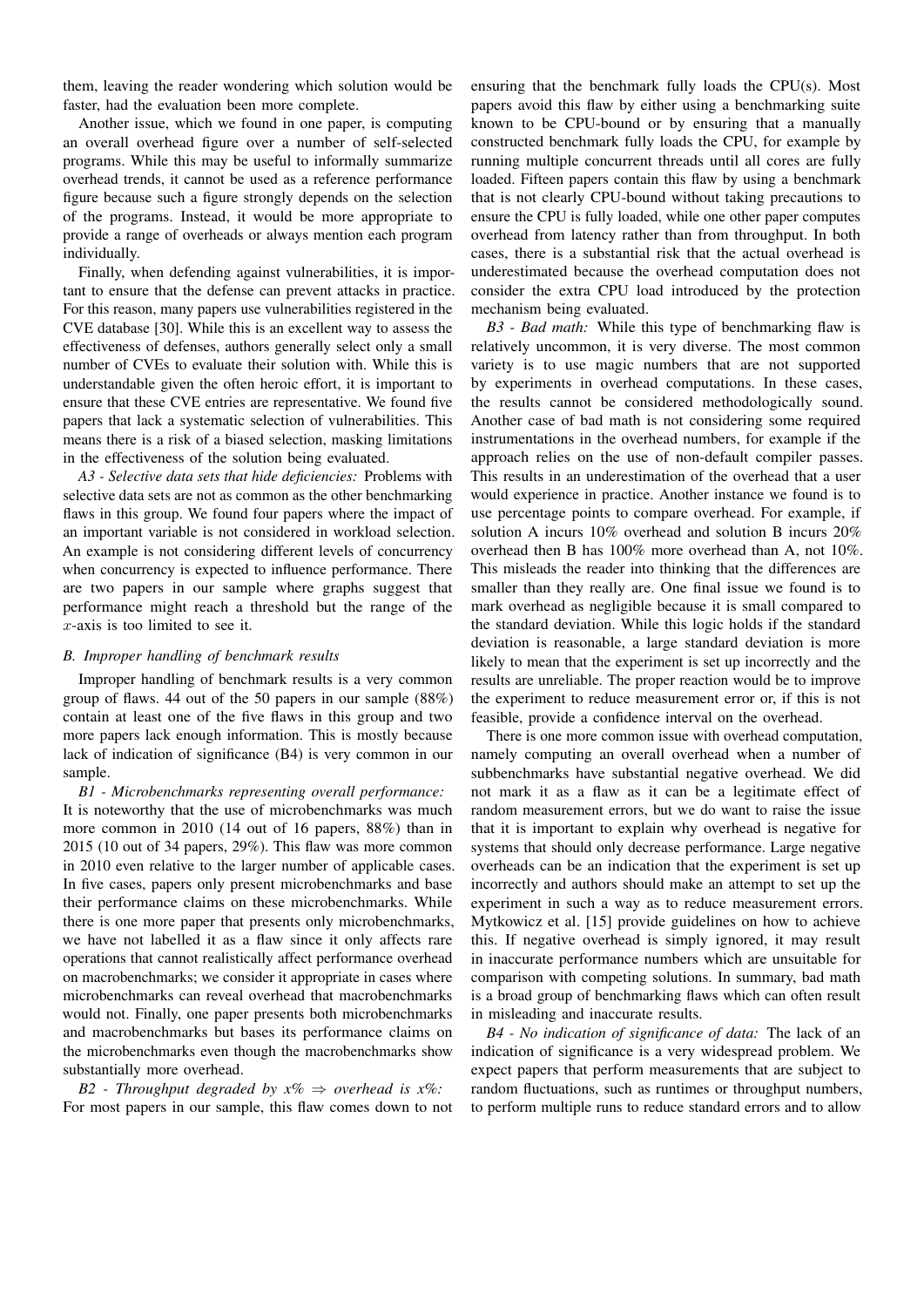the standard deviation to be measured. Papers should present the standard deviation or level of significance for such numbers. We also accepted a general statement that ensures that variation is low, such as "all standard deviations are below 1%". It should be noted that even the default configuration of SPEC CPU2006 suffers from this problem, as it computes the average over only three runs. To be able to compute a meaningful standard deviation, one needs to run CPU2006 more often.

*B5 - Incorrect averaging across benchmark scores:* One paper used the arithmetic mean to average absolute overhead numbers, which is acceptable and we did not count this as a flaw. Another paper presents overhead as a range, which is also acceptable to obtain an overall indication of overhead.

### *C. Using the wrong benchmarks*

Using the wrong benchmarks is a less common flaw, with 14 out of the 50 papers in our sample (28%) containing at least one of the three flaws in this group and 5 additional papers (10%) not providing enough information. However, the flaws in this group can have a major impact on the validity of the benchmarking results.

*C1 - Benchmarking of simplified simulated system:* We did not count benchmarking a simplified simulated system as a flaw in cases where the use of a simplified system was explicitly acknowledged and there was no practical way to avoid or compensate for it, for example because the system relies on hardware that is not yet available. In two of the papers that contain this flaw we found that performance was measured in a virtualized environment without need. Virtualization does not incur a uniform slowdown, but slows down hypervisor invocations much more than unprivileged operations. As a consequence, numbers measured in a virtual machine cannot be meaningfully translated to numbers that would be measured on the bare metal. Three other papers omitted some operations that would need to be performed if the system were used in practice. Two of these cases were unjustified, while the third had a good reason but did not consider the impact on performance.

*C2 - Inappropriate and misleading benchmarks:* The use of inappropriate and misleading benchmarks is moderately common. Although all the instances we found are in papers published in 2015, the  $\chi^2$ -test reveals that this can reasonably be the case due to mere chance ( $p = 0.198$ ). Papers that make this mistake commonly also have a problem with not evaluating potential performance degradation (benchmarking flaw A1) because inappropriate benchmarks often do not reveal important cases where the system incurs overhead. The difference between the two is that A1 applies if an important type of benchmark is missing even if the included benchmarks are appropriate, while A3 can apply even if some of the other benchmarks cover the relevant performance dimensions.

A typical example in the papers we surveyed includes the use of IO-bound workloads in systems that introduce extra CPU load. This results in benchmark results that suggest unrealistically low overhead. This poses a major problem for later work, which is now expected to compare its performance

against the overly optimistic numbers measured before. Another situation is the case where single-threaded single-process benchmarks are used to test systems where concurrency is important, for example because they affect multiple cores. Like in the previous case, the benchmark ignores an important part of the overhead.

One final problem is the use of performance benchmarks in cases where high coverage is important, for example to detect false positives. Since performance benchmarks are typically repetitive and do not test error paths, they will not reach high coverage, revealing fewer false positives.

# *D. Improper comparison of benchmarking results*

16 out of the 50 papers in our sample (32%) contain at least one of the three flaws that have to do with improper comparison of benchmarking results. In addition, 6 more papers are underspecified with regards to the criteria in this group.

*D1 - No proper baseline:* This benchmarking flaw stands out for having most papers by far that are underspecified. This is an important problem, not only because it means a reader cannot verify whether the baseline is reasonable but also because it hampers reproducibility. While the correct baseline should often be obvious, good experimental methodology requires being explicit about it.

The benchmarking flaw of not using a proper baseline was found in 12 out of 50 papers (24%). Five papers did not use a baseline at all, presenting only raw numbers that do not give a good indication of overhead. Another five papers used a nonstandard configuration for the baseline, such as running on top of an instrumentation framework or using nonstandard compiler options. In four of these papers, this likely means that performance overhead is underestimated, while in a fifth the baseline was easier to attack than a standard system.

One more paper used a simplification for the experimental system without applying the same treatment to the baseline. A more appropriate approach would be to measure both and use whichever approach is faster as the baseline. Finally, we found a paper where a memory baseline is off by more than an order of magnitude from the published reference baseline for the same benchmark. This strongly suggests that it has been measured incorrectly and such a difference requires an explanation in the paper.

*D3 - Unfair benchmarking of competitors:* This flaw only applies to the 15 of the 50 papers (30%) that actually perform a comparison. In two papers, we found competing solutions were presented as having much higher overhead than in their original paper with no explanation. Another paper selected an unoptimized number for comparison, while an optimized version was presented in the original paper. In the fourth case, the configuration is inappropriate.

#### *E. Benchmarking omissions*

We found that 30 out of 50 papers (60%) omit some important benchmarking configurations, containing one or more of the four benchmarking flaws in this group.